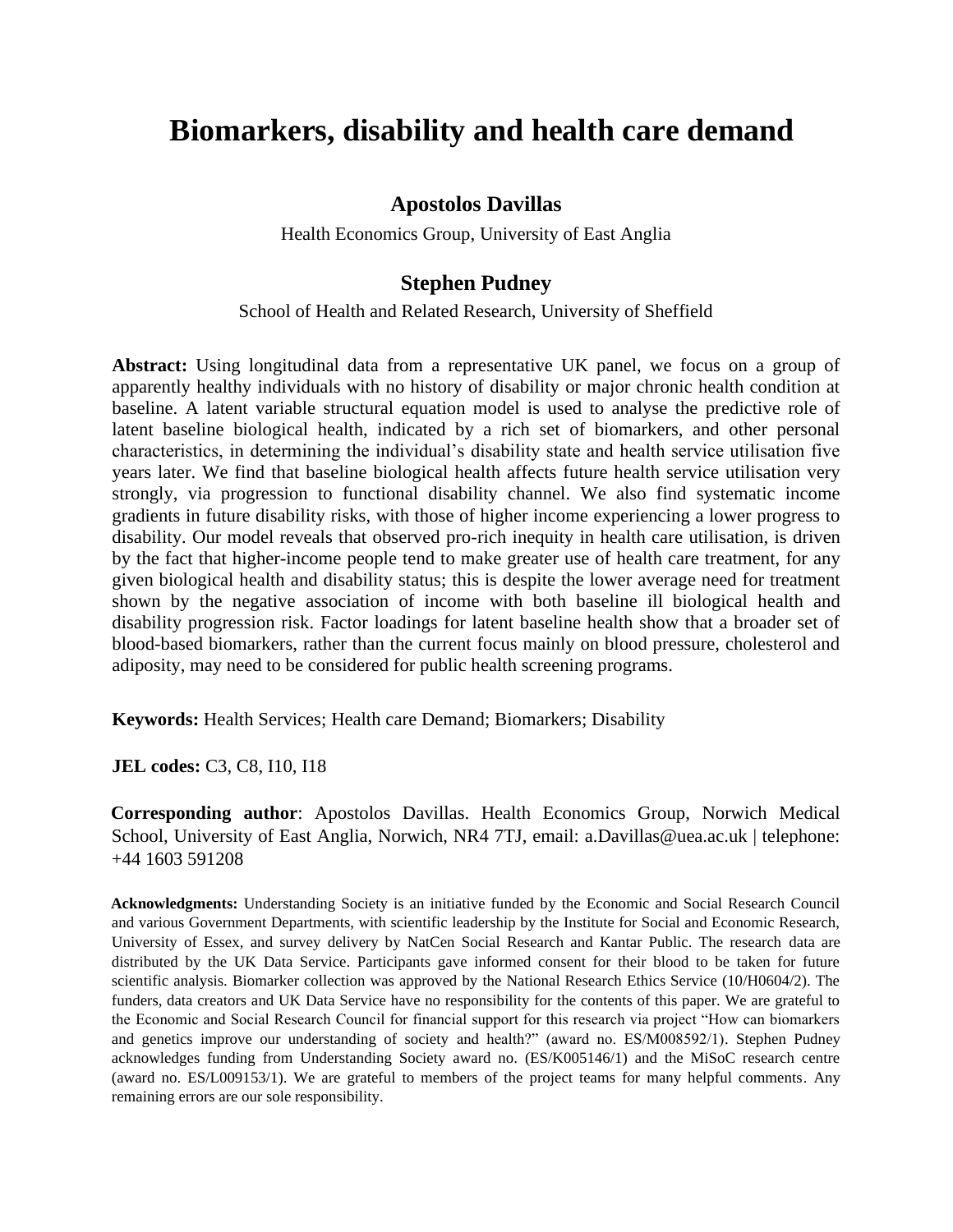#### **1. Introduction**

Health care costs have risen substantially over time in all OECD countries and are projected to continue rising faster than the rate of economic growth (OECD, 2015). In the United Kingdom (UK), about 10% of GDP is spent on the National Health Service (NHS), in line with the OECD average. Public health spending accounts for more than four-fifths of this spending. The proportion of the UK public spending allocated to the NHS has risen steadily since the establishment of the NHS in 1948 and had more than doubled by 2013/14 (Charlesworth and Bloor, 2018). As a result, almost 20% of UK government spending goes to the NHS (OECD, 2015).

In addition to technological innovation and rising expectations as factors increasing health care demand, population ageing and associated disability put further pressure on health care demand (Brilleman et al., 2014, Carreras et al., 2018, De Meijer et al., 2011, Howdon and Rice, 2018). For example, in the UK, the number of disabled people aged over 65 is projected to increase by 25% from 2015 to 2025, with a quarter of post-65 projected life expectancy involving disability (Guzman-Castillo et al., 2017). These projections imply large future rises in health service utilisation and associated costs. In this setting, it is important for policymakers to be able to identify population groups that are of higher risk for increasing health care demand, to establish priorities for resource planning and preventive policy.

Much recent research explores individual-level determinants of the demand for health care services and consequent costs with a particular focus on the role of ageing and time-to-death (e.g., Brilleman et al., 2014, Carreras et al., 2018, De Meijer et al., 201, Howdon and Rice, 2018; Zweifel et al., 1999). It has been shown that simple age-health expenditure curves may not yield an accurate picture of current and future health care expenditures, highlighting the importance of accounting for individuals' morbidity and disability status. Many existing studies (Brilleman et al., 2014, Carreras et al., 2018, Howdon and Rice, 2018) reveal contemporaneous associations between the morbidity profile of the population and health care demand and costs, but do not aim to identify pre-symptomatic individuals at risk of future high rates of health service utilisation. The majority of these studies use data accumulated from the health care system, relating to selected patient groups or older people, without adequate coverage of people with latent health conditions not yet at the stage of diagnosis. Most also have limited information on the range of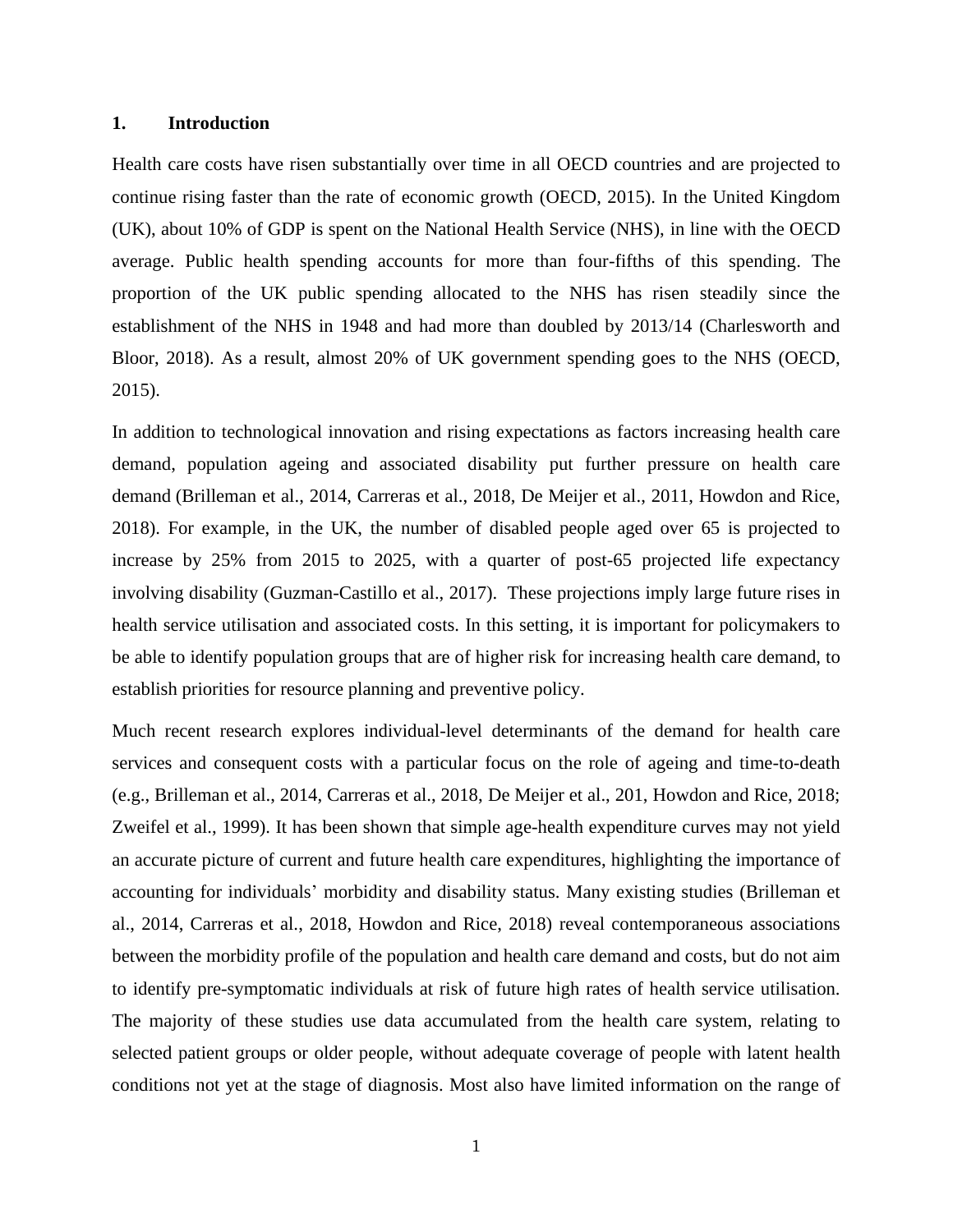confounding personal and socioeconomic characteristics. Associations between impaired health, disability and intensive health services utilisation are often explored separately (e.g., Davillas and Pudney, 2020a, 2020b; Crimmins et al., 2004; Fried et al., 2001; Martin et al., 2010; McColl et al., 2011; Spillman, 2004), and studies exploring the full interplay between baseline health impairments and subsequent functional disability and increased demand for health care are much more limited. Joint prediction of future health service utilisation and disability is potentially important for forward-looking policies, particularly if we take a broad view covering needs for both medical treatment and social care.<sup>1</sup>

In this paper, we build on existing research on the predictive role of biomarkers for progression into disability (Davillas and Pudney, 2020b) to examine jointly the predictive power of baseline biological health for both disability and health care utilisation outcomes in the future. We use data from wave 2 of the nationally representative UK Household Longitudinal Study (UKHLS, also known as Understanding Society) to measure baseline ill health and wave 7, five years on, to observe subsequent disability and health service utilisation for the same individuals. For the analysis, we develop and implement a structural equation model of the service utilisation and functional disability outcomes, conditional on health and demographic and socioeconomic status at baseline. Analysis of the demand for health care using structural models is not new and we build on a long tradition of modelling health as a latent variable that is not directly measurable (Van de Ven and Van Der Gaag, 1982; Wagstaff, 1986).<sup>2</sup> We are able to exploit the advances in social science datasets made since those pioneering studies, capitalising on the availability of longitudinal data and more objectively measured health indicators (biomarkers).

We make a number of new contributions to the literature. First, although it has been shown that biological ill-health at baseline increases the risk of future disability (e.g., Davillas and Pudney, 2020b), less is known about the interrelationship of disability and health service utilisation at that future time. We use data on consultations at general practitioners (GP) and outpatient or day clinics (OP) and the length of inpatient (IP) hospital stays collected alongside disability as outcomes five years after baseline. Analysis of disability and service utilisation as joint outcomes

<sup>&</sup>lt;sup>1</sup> It should be borne in mind that improvements in service provision utilisation and containment of costs depend on the effectiveness of practical interventions targeting those at risk. Our aim here is to use econometric analysis to identify the profile of those risks; the design, effectiveness or implementation of specific interventions is beyond the score of this paper.

<sup>&</sup>lt;sup>2</sup> These models are sometimes called MIMIC (multiple indicator, multiple cause) models, being a variant of the linear independent structural relationships (LISREL) model of Jöreskog and Goldberger (1975).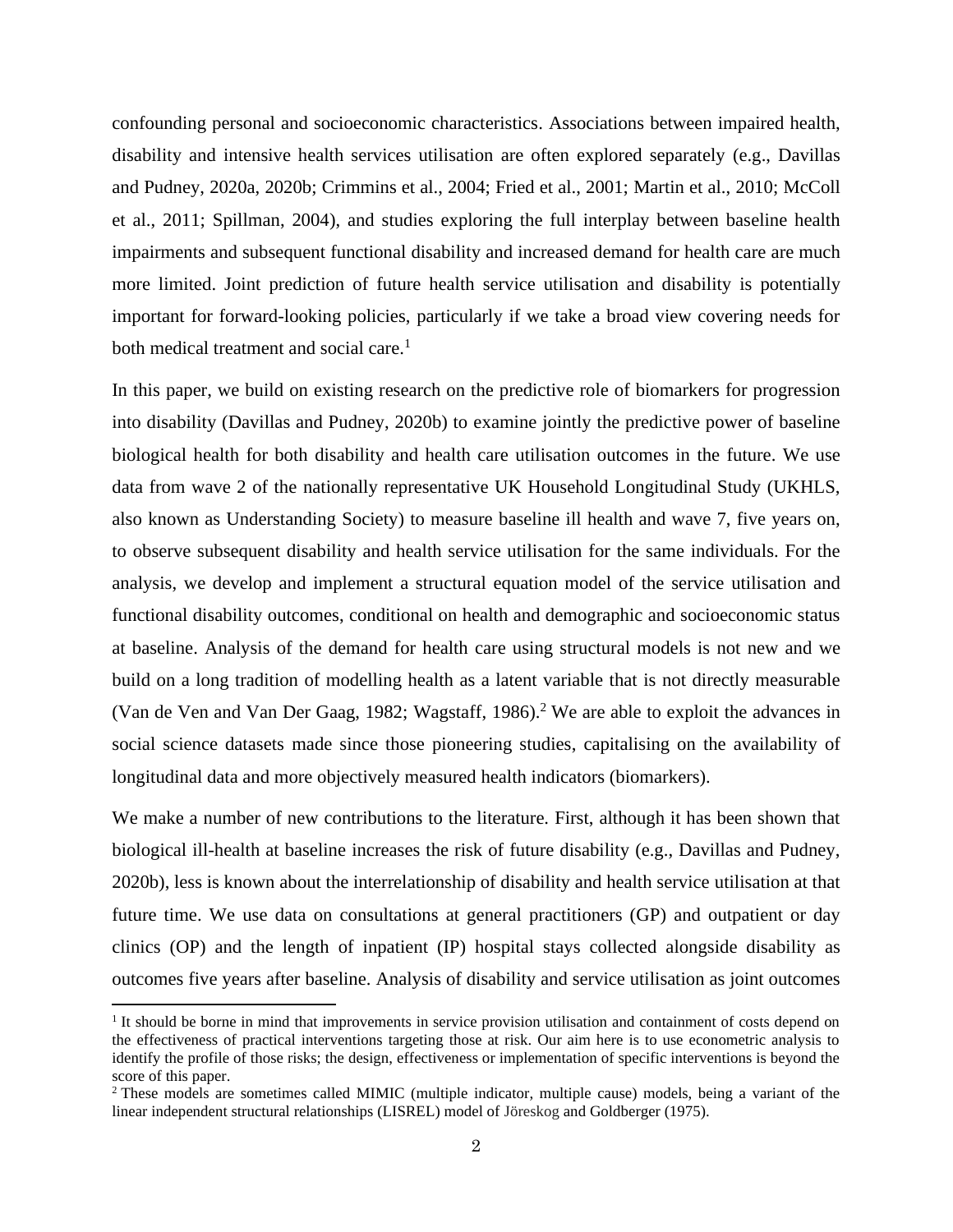reveals the important role of disability as a factor in the growth of treatment costs and suggests the possibility of large economic benefits if it is possible to design effective public health and social policy interventions that can prevent or slow the progression to functional disability. Of course, such interventions, if feasible, would have important impacts in the reduction of human suffering as well as public resource costs. The evidence presented in this paper is in line with with recent UK policy agendas that see disability as a largely preventable public health priority (Department of Health and Social Care, 2019).

Second, we develop a latent variable structural equation approach in which we allow for the possibility that our biomarker measures are noisy markers of an individual's biological health at baseline, rather than direct observations on the relevant biological concept. Part of the existing literature uses composite measures that combine a number of biological measures (biomarkers): either by summing dichotomous variables indicating values below or above predetermined cutpoints for each of these biomarkers; or by transforming them into comparable measures (zscores) which are summed to produce a composite measure; or by constructing principal components of the set of biomarker (for example, Nesson and Robinson, 2019; Seeman et al., 2004). These methods have various disadvantages: the use of arbitrarily determined biomarker thresholds; lack of weighting of the different biomarkers; and reliance purely on internal correlations. None of them deals explicitly with the problem of random measurement error ('noise') inherent in the laboratory and field measurement processes. We instead develop a latent index for baseline biological health that incorporates all available sample information and combines the selected biomarkers optimally in way that takes account of the predictive power of each biomarker for disability and service utilisation outcomes five years after baseline. This advantage of our methodology, together with the availability of a large set of biomarkers (spanning adiposity, grip strength, blood pressure, heart rate, lung functioning, inflammation, stress hormones, cholesterol levels, blood sugar, kidney function, liver function and anaemia) gives us an unusually full picture of individuals' baseline health states. Although biomarkers are the most objective health indicators available in social science surveys, they are still subject to measurement error (Davillas and Pudney, 2020b; Zang et al., 2015), and our method deals with measurement error to avoid the attenuation bias that would otherwise affect the estimated impact of biomarkers on the outcomes of interest. We use a similar multi-indicator latent disability approach to exploit the range of survey indicators measuring different facets of disability and to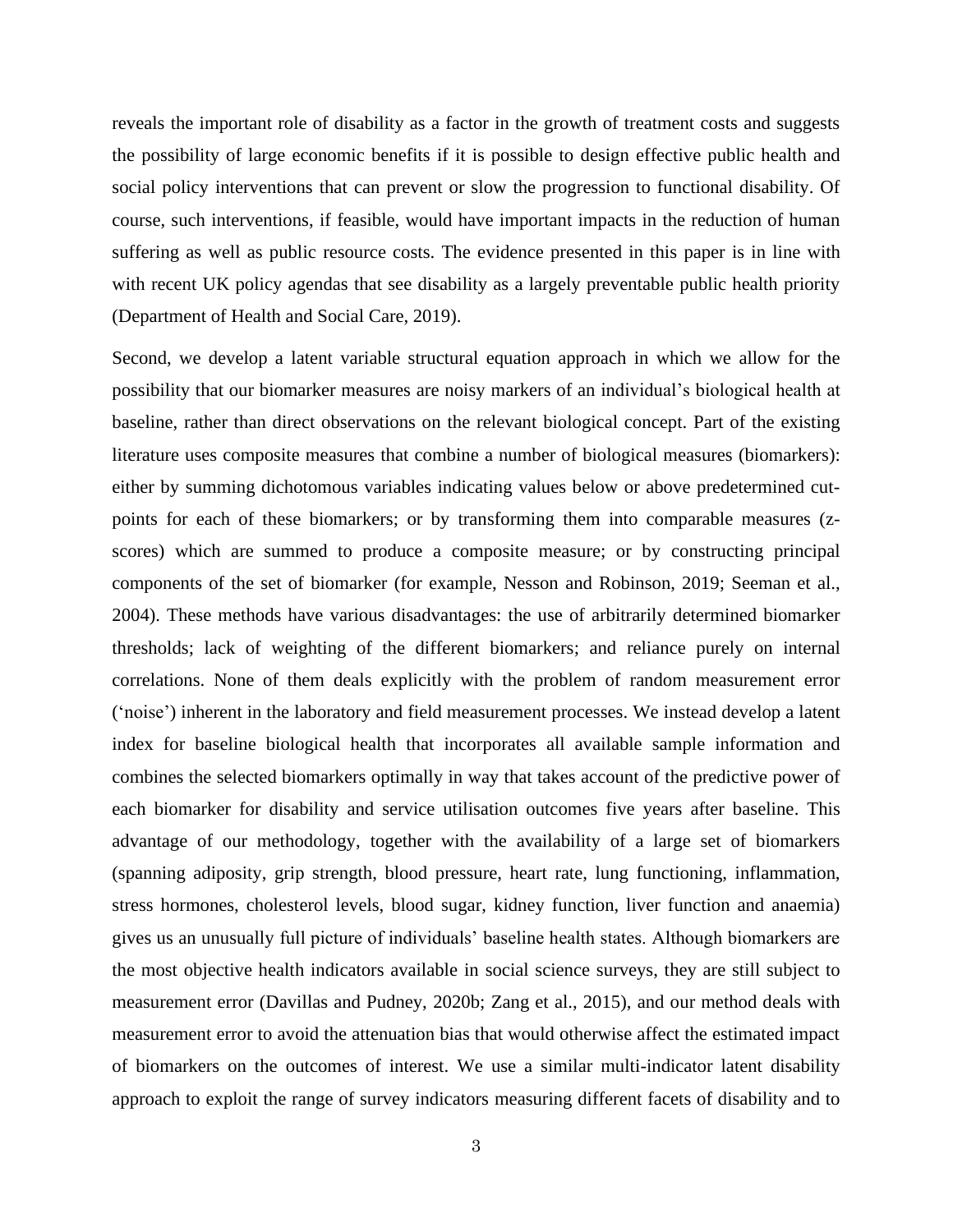deal with random response error in the survey measurement of disability found in previous research (Morciano et al., 2015b).

Third, the paper contributes to the literature on horizontal equity in health service utilisation, using an approach different to the concentration indices typically employed in that literature. In most existing empirical work, horizontal inequity is measured as the degree to which individuals' own socio-economic status is associated with health services utilisation after accounting for differences in health care need (Cookson et al., 2016; Van Doorslaer et al., 2004; Van Doorslaer et al., 2006); typically, need-related differences in health care utilisation are proxied using selfreported general health, morbidity and disability measures in addition to demographic indicators. Instead, we use a latent biological health component based on large set of objectively measured biomarkers, and a disability component reflecting different facets of disability. Thus, unlike most existing studies we can explore the association between socioeconomic status measures and health services utilisation, allowing for health and disability latent components which are arguably more firmly based.

Our results are striking: we have found that the predictive role of baseline biological health on service utilisation is almost entirely channelled through disability progression, which has a large, positive and highly significant association with concurrent health care demand measured by GP, OP consultations and IP days. This underlines the potential importance of policy designed to delay or prevent progression to disability. Baseline personal characterises have a strong influence on baseline biological health. We also found systematic SES gradients in future disability risk, which is lower for those with higher baseline income among individuals with no reported disability history. For GP consultations, OP consultations and IP days, health care utilisation is found to favour those on higher incomes, after conditioning on baseline biological health, particularly for GP and OP consultations.

Importantly, we find that the appropriate predictive concept of baseline biological health loads more heavily on lung functioning, grip strength, anaemia status, stress-related hormones and liver functioning and to lesser extent on indicators that are the current focus of the public health screening programs, such as blood pressure, cholesterol and adiposity. As indicators of disability, physical difficulties with lifting/carrying, mobility, personal care, co-ordination and manual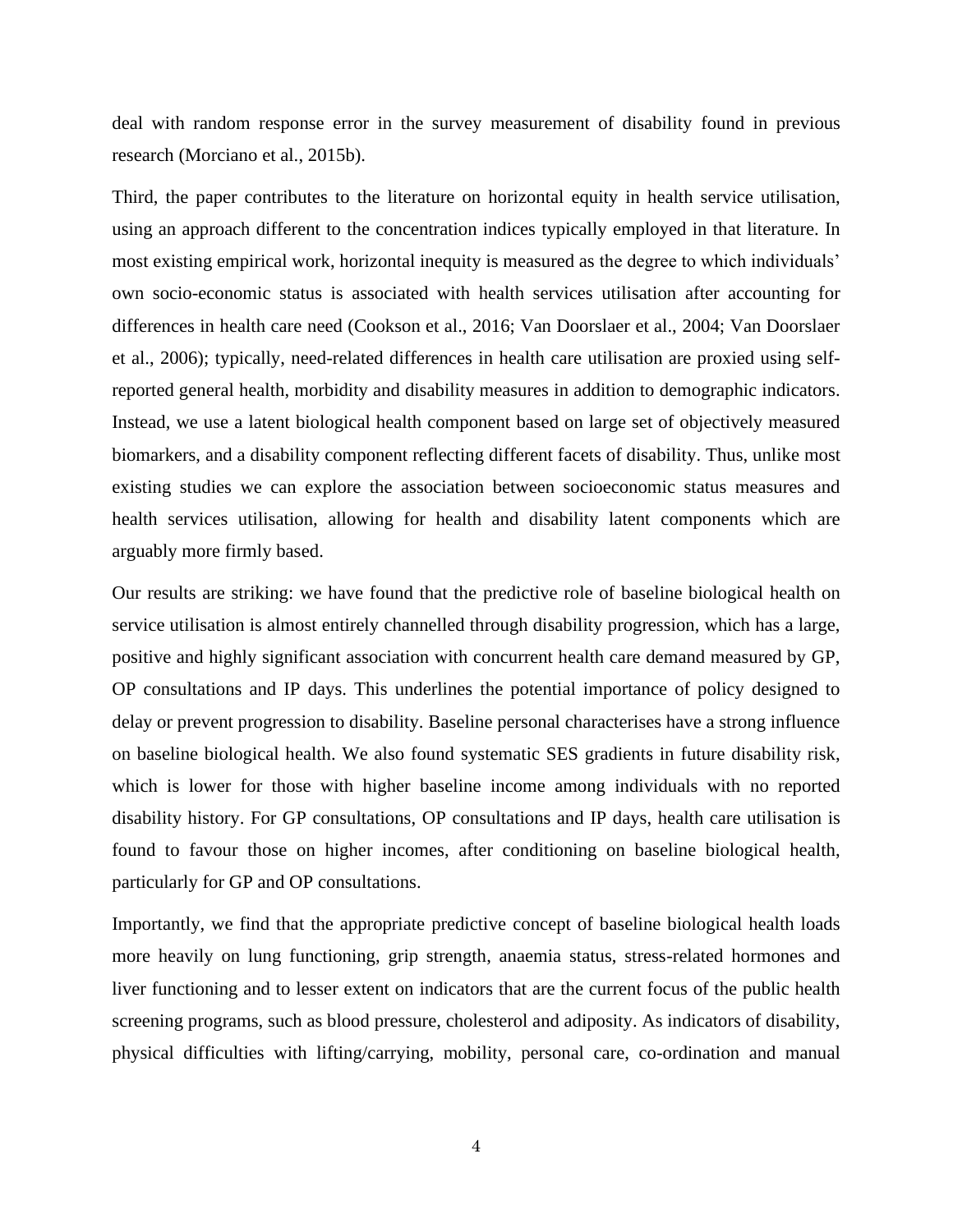dexterity are found to be much more strongly associated with utilisation of health services than are indicators of sensory and cognitive difficulties.

The rest of the paper is organised as follows. Section 2 introduces the data and Section 3 our empirical methodology. Section 4 presents the results of the study and the final section summarises and concludes.

#### **2. Data**

Understanding Society, also known as the UK Household Longitudinal Study (UKHLS), is a longitudinal, nationally representative survey of the UK household population, based on a twostage stratified random sample of the household population. As part of wave 2 (2010-2011), nurse-measured and blood-based biomarkers were collected for adults resident in Great Britain (*i.e.* excluding Northern Ireland). Measures of disability and health service utilisation were collected at wave 7 (2015-16). After excluding individuals who provided no biomarker information or had missing data on any of the covariates or who were non-respondent at wave 7, the potential sample was a maximum of 10,625 individuals.

We further restricted the analysis to individuals who reported no disability at waves 1 and 2 and no history of major chronic health conditions (congestive heart failure, coronary heart disease, heart attack or myocardial infarction, stroke, cancer or malignancy, diabetes, high blood pressure and chronic bronchitis). This allows us to explore progression to disability following respondents of apparently good health, who were not currently prioritised by the health service. The resulting working sample contains a maximum of 5,286 individuals.

#### **2.1 Nurse-collected and blood-based biomarkers at baseline**

We use most of the large set of nurse-collected and blood-based biomarkers collected by the UKHLS. We follow the recent literature that explores (separately) the predictive role of a set of biomarkers on disability (Davillas and Pudney, 2020b) and health services utilisation (Davillas and Pudney, 2020a). Descriptive statistics for the raw biomarker variables are presented in Table 1. For the purpose of econometric modelling, the quantitative biomarkers were standardised to give the impacts of latent health on observed indicators in standard deviation units.

Measures of adiposity, grip strength, resting heart rate, blood pressure, and lung function were collected at wave 2 during visits by trained nurses. We use waist-to-height ratio (WHR),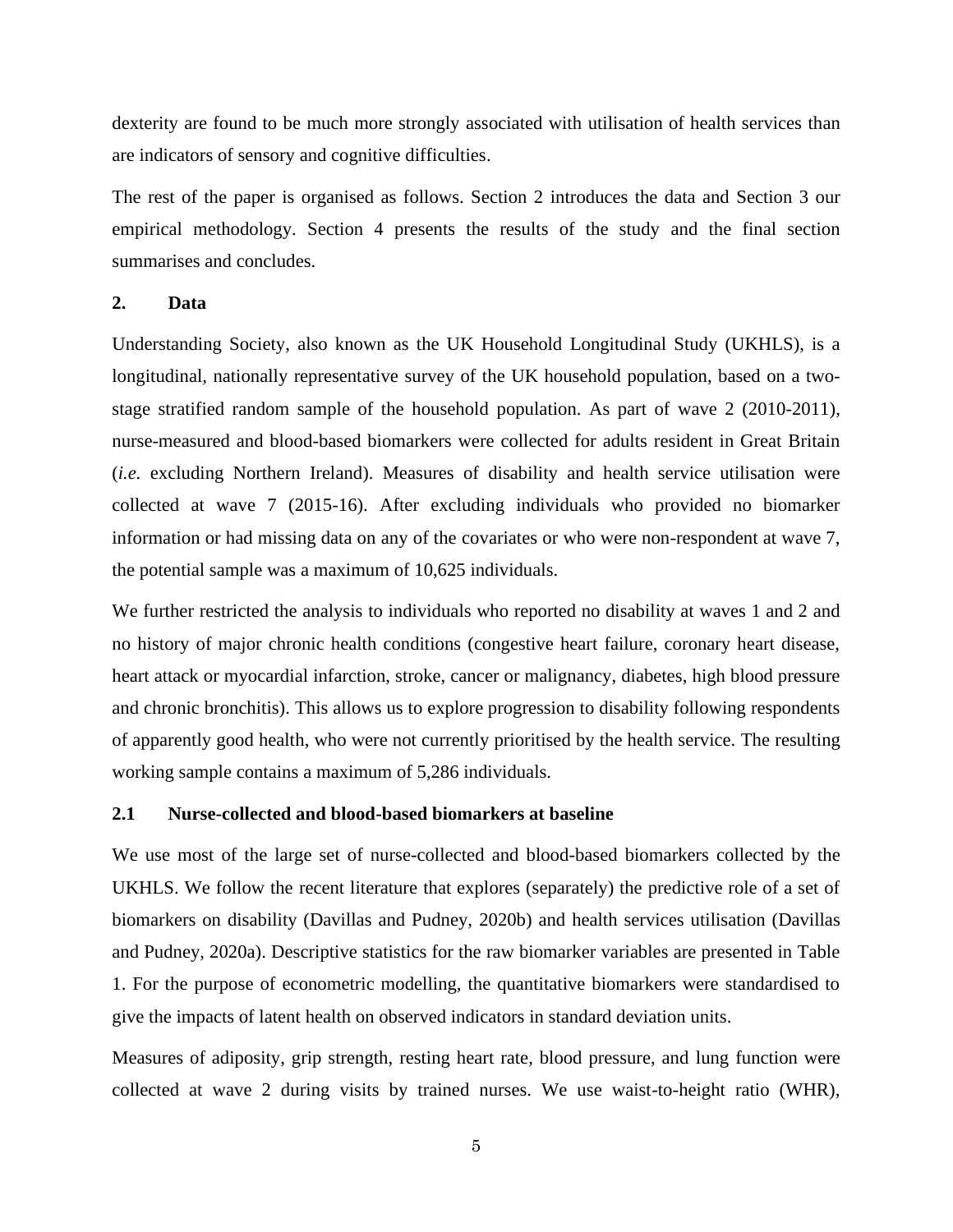calculated as waist circumference (in cm) over standing height (in cm), to measure adiposity. For grip strength, we use the highest reading from three repeated measurements (using a hand dynamometer) for the dominant hand. Pulse rate, which is often considered as a cardiovascular fitness measure, is used as a continuous variable in our analysis. We use a dummy variable to define hypertension, indicating cases where there is excess blood pressure (SBP > 140 or DBP > 90) and/or current use of antihypertensive medications (Johnston et al., 2009). Lung function is measured using the total amount of air forcibly blown out after a full inspiration (forced vital capacity; FVC). Higher FVC values indicate better lung functioning (Gray et al., 2013).

A set of blood-based biomarkers is also collected as part of the UKHLS wave 2 nurse visits. Our set of blood-based biomarkers covers inflammation, steroid hormones, total cholesterol, blood sugar, kidney function, liver function, and anaemia status. C-reactive protein (CRP) is our inflammatory biomarker; CRP rises as part of the immune response to infection and captures systemic inflammation. Following existing literature (Davillas and Pudney, 2017; Pearson et al., 2003), we exclude CRP values over 10 mg/L because such values generally reflect response to current transient infection rather than chronic processes. Dihydroepiandrosterone suphate (DHEAS) is a steroid hormone and one of the primary mechanisms through which psychosocial stressors may affect health (Vie et al., 2014). Low levels of DHEAS are associated with cardiovascular risk and all-cause mortality (Ohlsson et al., 2010). We use total cholesterol as our "fat in the blood" biomarker, with higher levels are associated with elevated risk of cardiovascular disease (e.g., Verschuren et al., 1995). Glycated haemoglobin (HbA1c) is our blood sugar biomarker, being a diagnostic test for diabetes (WHO, 2011a). The estimated glomerular filtration rate (eGFR), calculated based on the serum creatinine concentration (Benzeval et al., 2014), is our measure of kidney functioning. Higher eGFR levels indicate better kidney function (Levey et al., 2009). Liver functioning is measured by albumin, with lower levels suggesting impaired liver function (Benzeval et al., 2014). Anaemia status is proxied by low levels of haemoglobin (Hgb), an iron-containing protein responsible for carrying oxygen throughout the body (WHO, 2011b).

## **2.2 Disability measures**

Our disability measures are collected at UKHLS wave 7, on average five years after collection of the baseline biomarker data. UKHLS wave 7 asks a detailed set of disability questions, giving us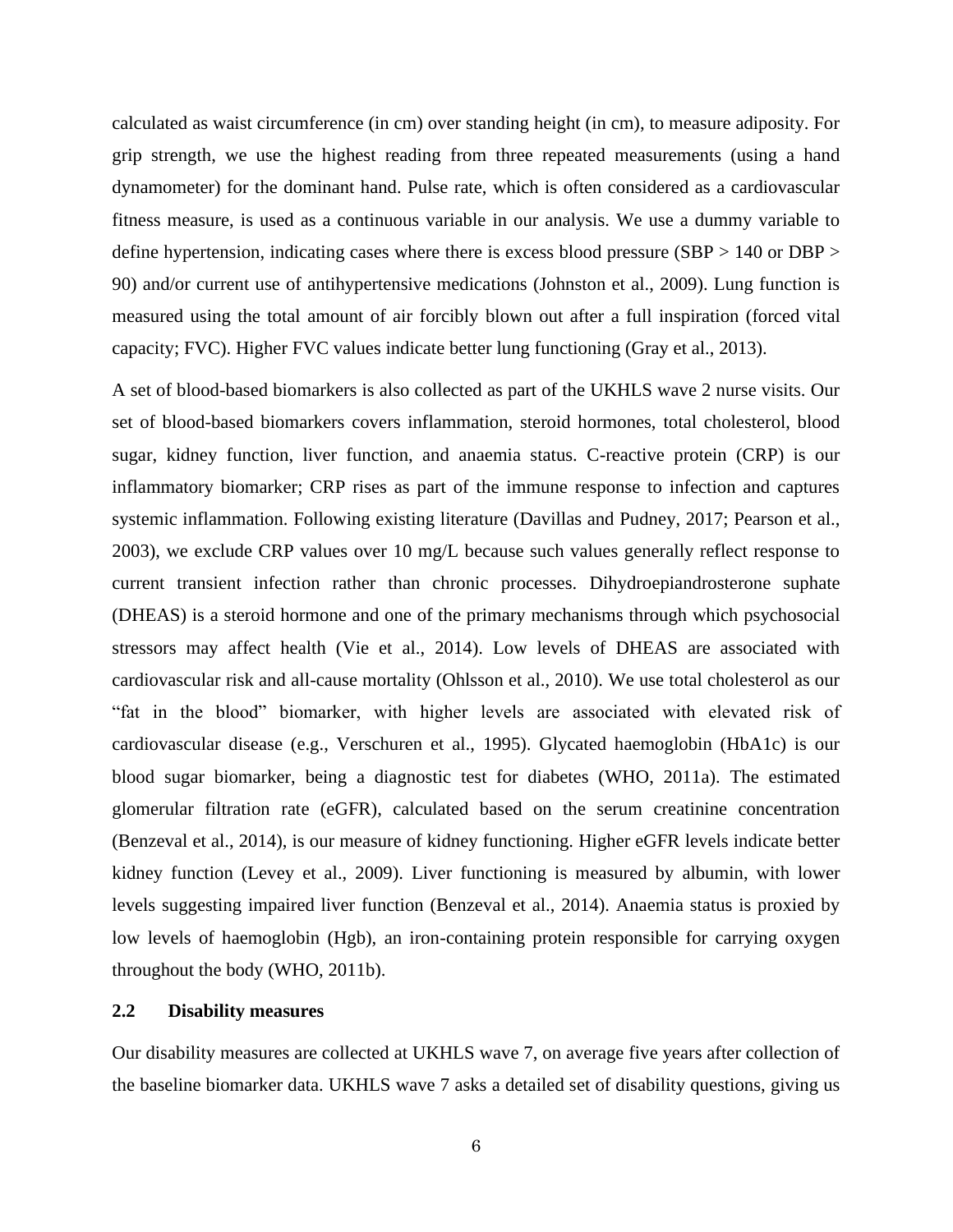the rare opportunity to cover the multidimensional nature of disability. Specifically, respondents were asked if they had any long-standing physical or mental impairment. Following a positive response, they were asked to indicate all specific functional difficulties they experience with everyday activities, from a standard list. We constructed ten binary indicators for disability or impairment with the following life domains: mobility (moving around at home and walking); lifting, carrying or moving objects; manual dexterity (using hands to carry out everyday tasks); continence (bladder and bowel control); hearing problems (apart from using a standard hearing aid); sight problems (apart from wearing standard glasses); memory or ability to concentrate, learn or understand; physical co-ordination (e.g., balance); difficulties with own personal care; and, any other health problem or disability. Descriptive statistics for the disability measures used in our analysis are also presented in Table 1.

| <b>Biomarkers</b><br>35.52<br>11.32<br>Grip strength (in kg)<br>Waist to height ratio<br>0.538<br>0.077<br>Hypertension <sup>†</sup><br>0.153<br>0.358<br>10.05<br>68.34<br>Pulse rate (beats per minute)<br>4.065<br>1.030<br>FVC(L)<br>5.489<br>1.097<br>Total cholesterol (mmol/L)<br>1.735<br>1.837<br>$CRP$ (mg/L)<br>HbA1c (mmol/mol)<br>35.20<br>4.643<br>DHEAS (µmol/L)<br>5.125<br>3.174<br>eGFR<br>95.06<br>17.31<br>HGB (g/l)<br>137.06<br>13.81 |                 | Mean  | St. Dev. |
|-------------------------------------------------------------------------------------------------------------------------------------------------------------------------------------------------------------------------------------------------------------------------------------------------------------------------------------------------------------------------------------------------------------------------------------------------------------|-----------------|-------|----------|
|                                                                                                                                                                                                                                                                                                                                                                                                                                                             |                 |       |          |
|                                                                                                                                                                                                                                                                                                                                                                                                                                                             |                 |       |          |
|                                                                                                                                                                                                                                                                                                                                                                                                                                                             |                 |       |          |
|                                                                                                                                                                                                                                                                                                                                                                                                                                                             |                 |       |          |
|                                                                                                                                                                                                                                                                                                                                                                                                                                                             |                 |       |          |
|                                                                                                                                                                                                                                                                                                                                                                                                                                                             |                 |       |          |
|                                                                                                                                                                                                                                                                                                                                                                                                                                                             |                 |       |          |
|                                                                                                                                                                                                                                                                                                                                                                                                                                                             |                 |       |          |
|                                                                                                                                                                                                                                                                                                                                                                                                                                                             |                 |       |          |
|                                                                                                                                                                                                                                                                                                                                                                                                                                                             |                 |       |          |
|                                                                                                                                                                                                                                                                                                                                                                                                                                                             |                 |       |          |
|                                                                                                                                                                                                                                                                                                                                                                                                                                                             |                 |       |          |
|                                                                                                                                                                                                                                                                                                                                                                                                                                                             | Albumin $(g/L)$ | 47.30 | 2.767    |
| <b>Disability indicators</b>                                                                                                                                                                                                                                                                                                                                                                                                                                |                 |       |          |
| Mobility <sup>†</sup><br>0.030<br>0.170                                                                                                                                                                                                                                                                                                                                                                                                                     |                 |       |          |
| 0.032<br>0.175<br>Lifting, carrying/ moving objectives <sup><math>\dagger</math></sup>                                                                                                                                                                                                                                                                                                                                                                      |                 |       |          |
| Manual dexterity <sup>†</sup><br>0.010<br>0.100                                                                                                                                                                                                                                                                                                                                                                                                             |                 |       |          |
| Continence <sup>†</sup><br>0.007<br>0.086                                                                                                                                                                                                                                                                                                                                                                                                                   |                 |       |          |
| Hearing <sup>†</sup><br>0.007<br>0.081                                                                                                                                                                                                                                                                                                                                                                                                                      |                 |       |          |
| Sight <sup>†</sup><br>0.006<br>0.076                                                                                                                                                                                                                                                                                                                                                                                                                        |                 |       |          |
| 0.012<br>0.110<br>Memory/ability to concentrate/understand <sup>†</sup>                                                                                                                                                                                                                                                                                                                                                                                     |                 |       |          |
| Physical co-ordination <sup>†</sup><br>0.008<br>0.090                                                                                                                                                                                                                                                                                                                                                                                                       |                 |       |          |
| Own personal care <sup>†</sup><br>0.005<br>0.071                                                                                                                                                                                                                                                                                                                                                                                                            |                 |       |          |
| Other disability <sup>†</sup><br>0.023<br>0.149                                                                                                                                                                                                                                                                                                                                                                                                             |                 |       |          |

**Table 1. Summary statistics: biomarkers and disability indicators**

† Binary variables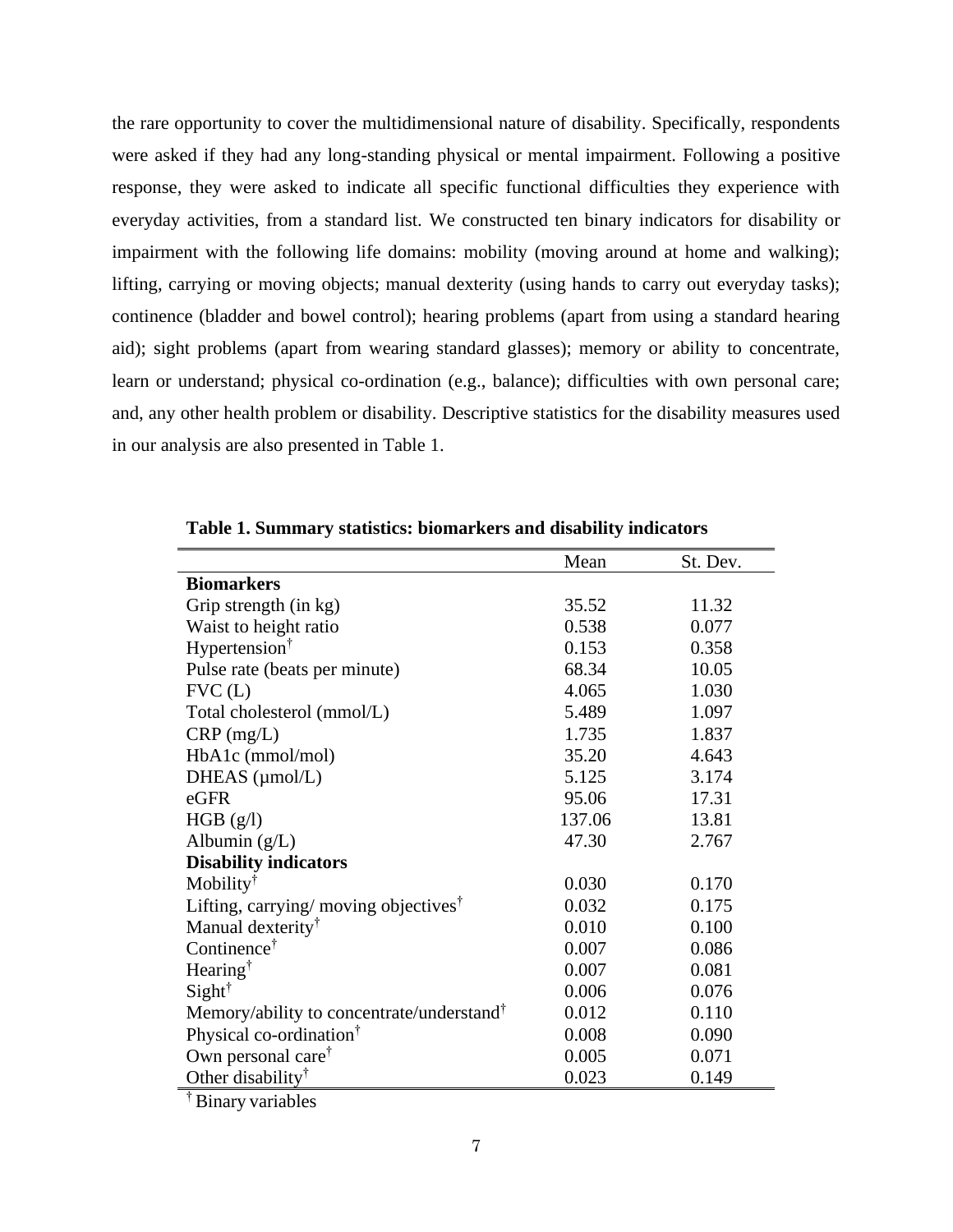## **2.3 Health care utilisation measures**

Retrospective information on the number of GP consultations, attendance at a hospital or clinic as an OP, and IP days in the preceding 12 months were also collected at UKHLS wave 7. The numbers of GP and OP consultations were collected as five-category ordinal variables: 0, 1-2, 3- 5, 6-10, more than 10 consultations. Figure 1 shows the distribution of the number of GP and OP consultations in the preceding 12 months. Given the high skewness of the data on IP days, we grouped IP days<sup>3</sup> to construct an ordinal variable: 0, for no IP days; 1, for a single day<sup>4</sup>; 2, for more than one and up to three days; 3, for more than three and up to six days; and 4 for more than six days. Figure 1 also presents the relevant distribution for our IP variable (panel C).

We implemented two variants of the statistical model. One uses the three health care utilisation variables (GP, OP and IP) as separate ordinal outcome variables. The other uses a single utilisation variable (Figure 1, Panel D), constructed from the GP, OP and IP variables as a fivecategory ordinal variable coded as  $0-4$  in the following way<sup>5</sup>:

0. No GP or OP consultations and no IP days (implying zero health care costs);

1. One to two GP consultations and zero IP and OP days (equivalent to health care cost in the range of £66 to £132);

2. Three to five GP consultations and zero OP consultations and IP days; or zero to two GP consultations, one OP consultation and zero IP days (equivalent to health care cost ranging between £198 and £330);

3. Six to ten GP consultations and zero OP consultations and IP days; or three to five GP consultations and one OP consultation and no IP days; or zero to two GP consultations and either two OP consultations or one IP day (equivalent to health care cost between £361 and £868);

4. Any other utilisation outcome (equivalent to health care costs exceeding £868).

<sup>&</sup>lt;sup>3</sup> For women who reported any IP days for childbirth during this period, we subtract 1.5 days (the average length of stay after childbirth in the UK; Campbell et al., 2016) from their reports on the total number of IP days. This affects only 0.5% of the sample.

<sup>4</sup> This category includes 79 cases (1.5% of the sample) who reported having been an IP in the preceding 12 months, but then reported 0 days in the follow-up question on the number of IP days.

 $5$  Data on the average unit cost of GP consultations (roughly £66 per consultation) and the weighted average unit cost of OP consultations (£163 per consultation) and IP days (£542 per day) are extracted from Davillas and Pudney (2020a). These cost data are used to construct the five-category composite health services utilisation measure that is described here.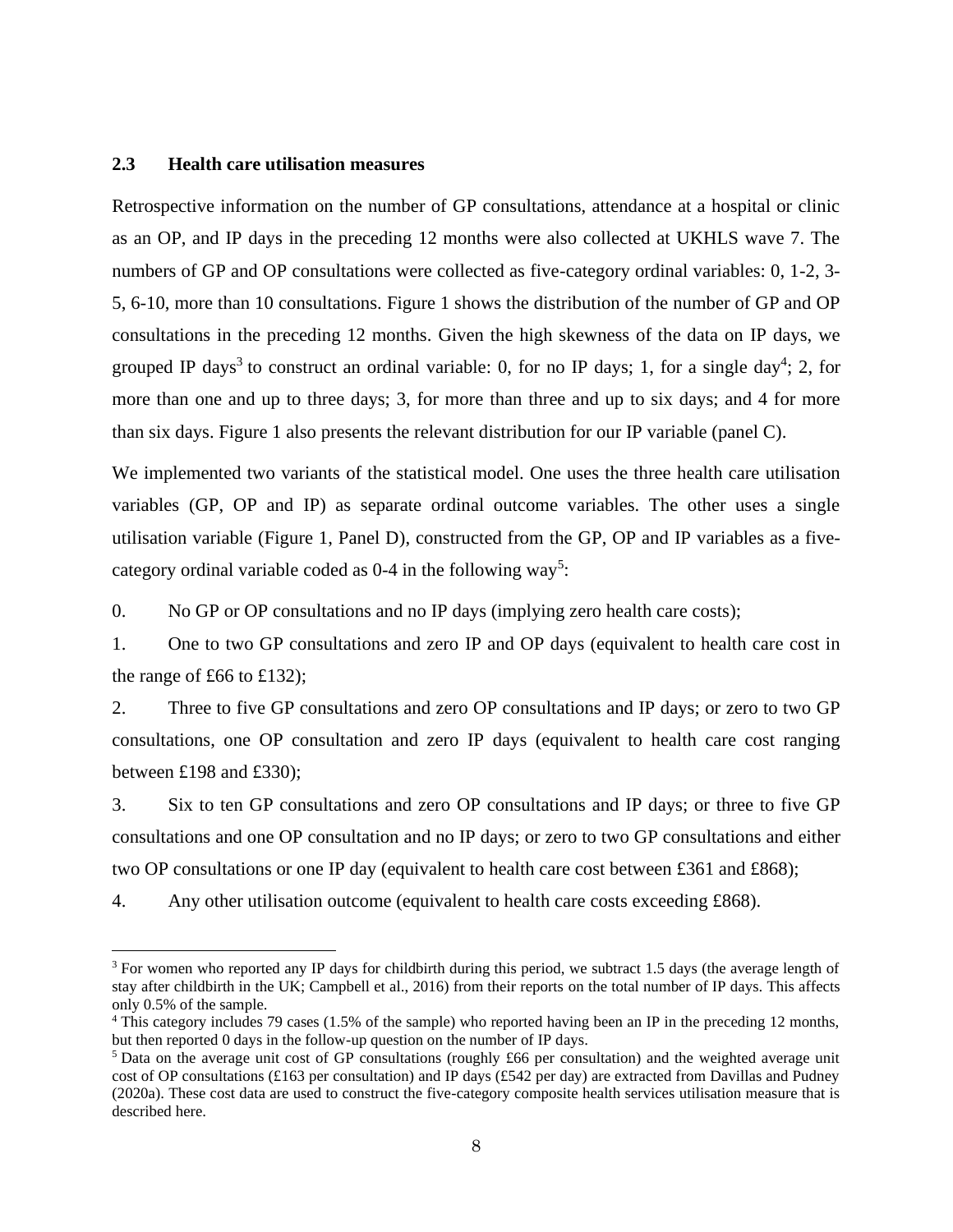This variable should be viewed as a composite measure grouping individuals' health care utilisation in the preceding 12 months to create similar health care costs (in bands) rather than a description of service utilisation patterns. Beyond the practical advantages of a single composite measure, this measure acknowledges the fact that an episode of treatment often involves a combination of GP consultations and hospital care, particularly for heavy users of health care services, since GPs are typically (but not necessarily) the gatekeepers to hospital care.<sup>6</sup> Using the UKHLS data, it is not possible to analyse sequential patterns of utilisation, distinguishing GPinitiated hospital episodes from other episode types. Respondents may report an annual utilisation count that represents multiple conditions and treatment episodes, and the 12-month reporting period may capture only part of the sequence of consultations generating a treatment episode.

<sup>6</sup> The composite measure allows (in categories 2-4) the possibility of zero GP consultations with a number of OP and IP days. Note that the gatekeeper role of GPs is not completely sharp in practice: OP or IP cases may result from GP consultations outside the 12-month recall period, and emergency cases may be admitted to hospital without GP involvement. About 14% of UKHLS respondents reported zero GP consultations with at least one OP consultation within the same 12-month recall period; almost 10% reported zero GP consultations but at least one IP day.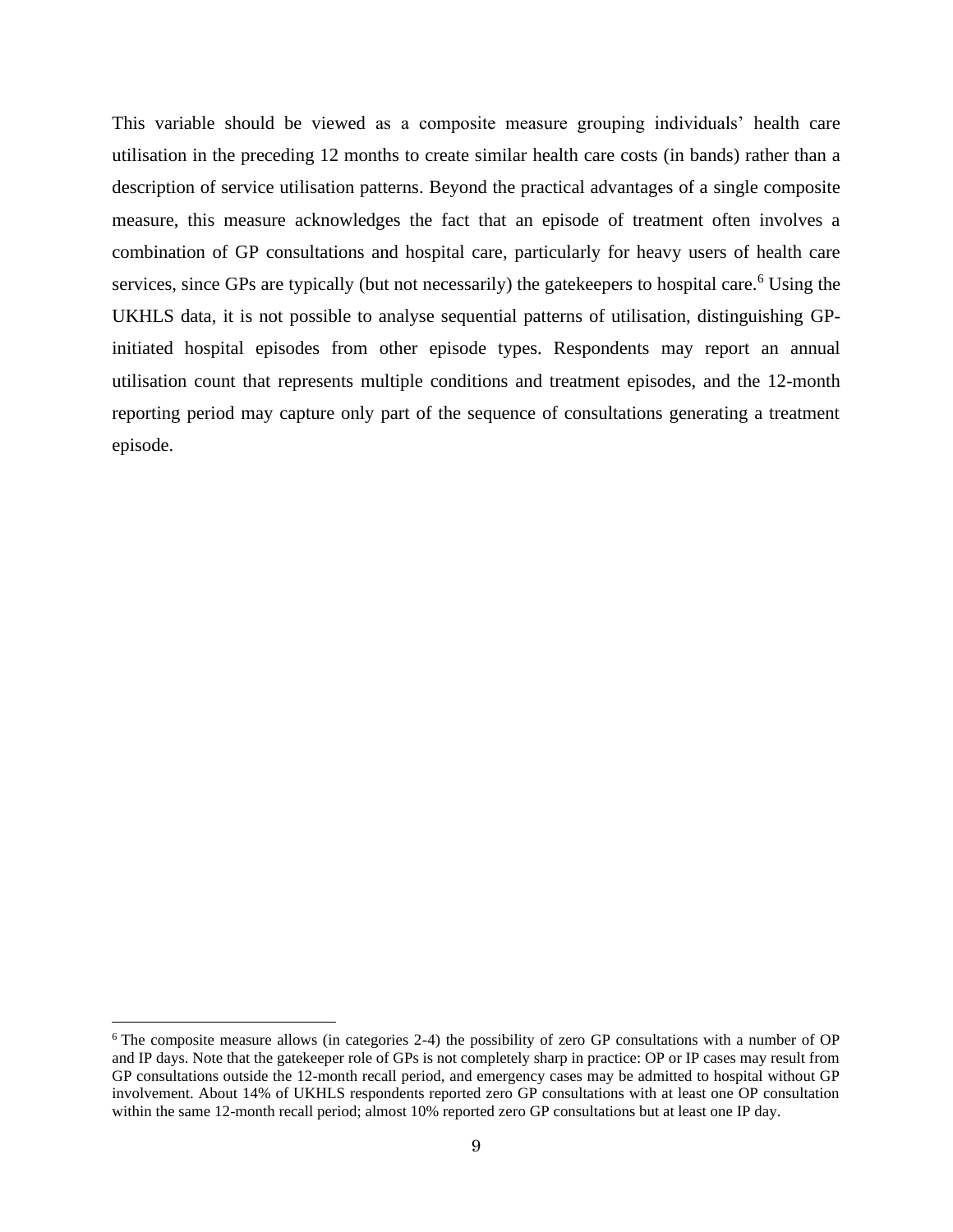**Figure 1. Distribution of the numbers of GP consultations, OP consultations, IP days and our composite utilisation measure.**



## **2.4 Covariates**

The explanatory covariates used in our analysis are demographic and socioeconomic characteristics that have been shown in previous research to affect disability and utilisation of health care services either directly or indirectly (for example, Davillas and Pudney, 2020a,b, van Doorslaer and Jones, 2004 and Morciano et al., 2015a). These variables were collected at baseline as part of the UKHLS wave 2 main survey, along with our biomarker measures.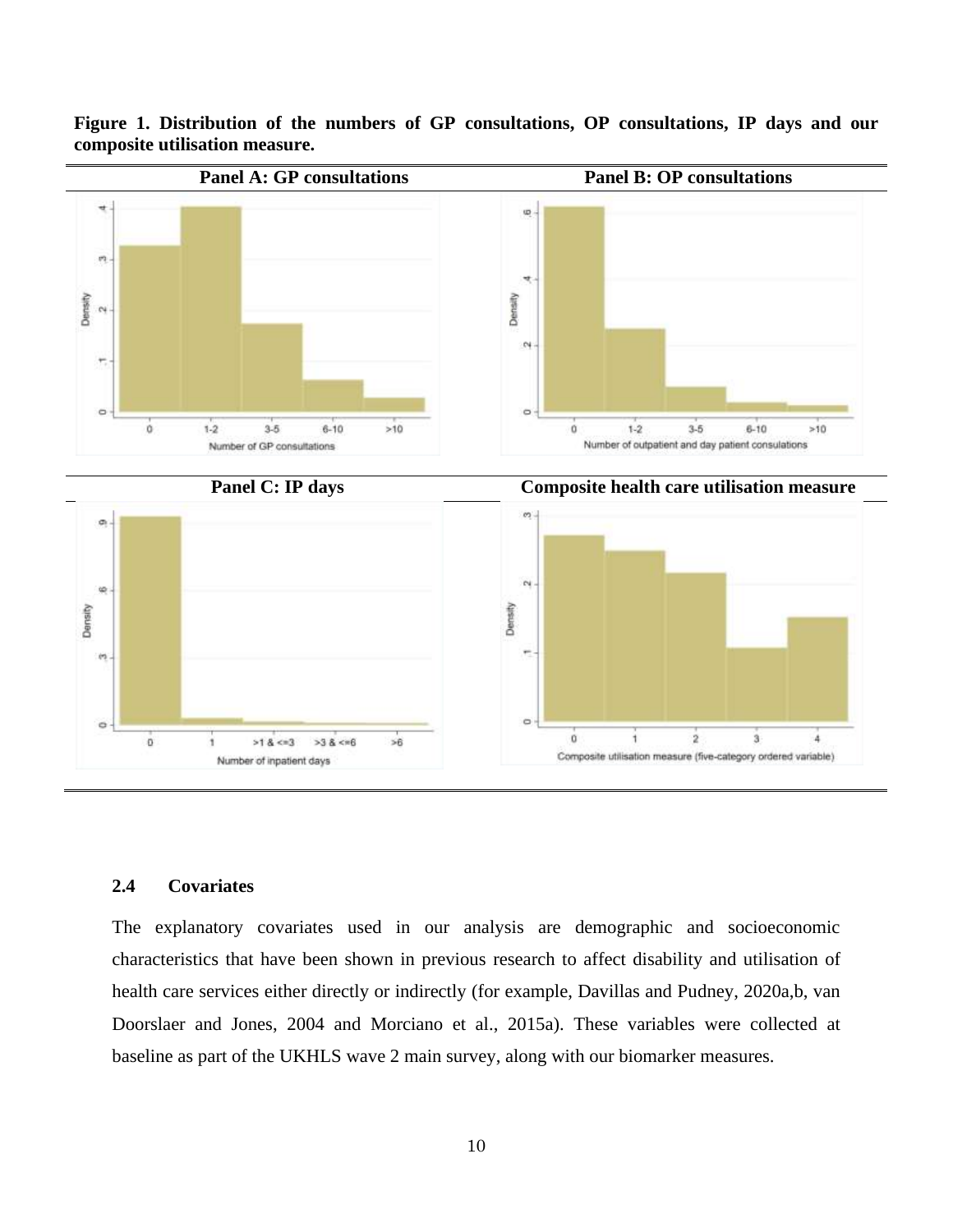We use two indicators of SES: educational attainment and household income. Education is measured as a 4-level categorisation: degree, A-level or equivalent, O-level or equivalent and no/basic qualification (reference category). Household income data is available as a derived variable in UKHLS but, to avoid spurious correlation arising from the fact that disability creates eligibility for disability benefits, any receipts of disability benefit are excluded from our household income measure (Morciano et al., 2015a). The resulting income measure is then equivalised using the modified OECD equivalence scale to account for the household composition, and log-transformed to allow for the concavity of the health-income associations and to moderate the skewness of the income distribution. Marital status is captured as four categories: married (reference category), single, divorced and widowed. Age (or polynomials of age, where statistically significant), and a gender dummy are also included in our analysis. We allow for location effects through a dummy variable indicating residence in an urban area. Descriptive statistics of all covariates used in our analysis are presented in Table 2.

|                                        | <b>Mean</b> | St. Dev. |
|----------------------------------------|-------------|----------|
| Male <sup>†</sup>                      | 0.420       | 0.494    |
| Age (years)                            | 45.41       | 15.09    |
| Ln income                              | 7.409       | 0.593    |
| Degree <sup><math>\dagger</math></sup> | 0.437       | 0.496    |
| $A$ -level/equivalent <sup>†</sup>     | 0.199       | 0.400    |
| O-level/equivalent $\dagger$           | 0.287       | 0.453    |
| Basic/no qualification <sup>†</sup>    | 0.078       | 0.268    |
| Married <sup>†</sup>                   | 0.725       | 0.447    |
| $Single^{\dagger}$                     | 0.162       | 0.369    |
| Divorced <sup>†</sup>                  | 0.081       | 0.273    |
| Widowed <sup>†</sup>                   | 0.031       | 0.175    |
| Urban <sup>†</sup>                     | 0.762       | 0.426    |
| Rural <sup>†</sup>                     | 0.238       | 0.426    |

**Table 2. Summary statistics: covariates** 

† Dummy variables

#### **3. Latent variable (LV) models**

We observe a set of biomarkers denoted  $B_1 \dots B_j$  (section 2.1) which act as indicators of latent biological health *h* at baseline via linear measurement equations: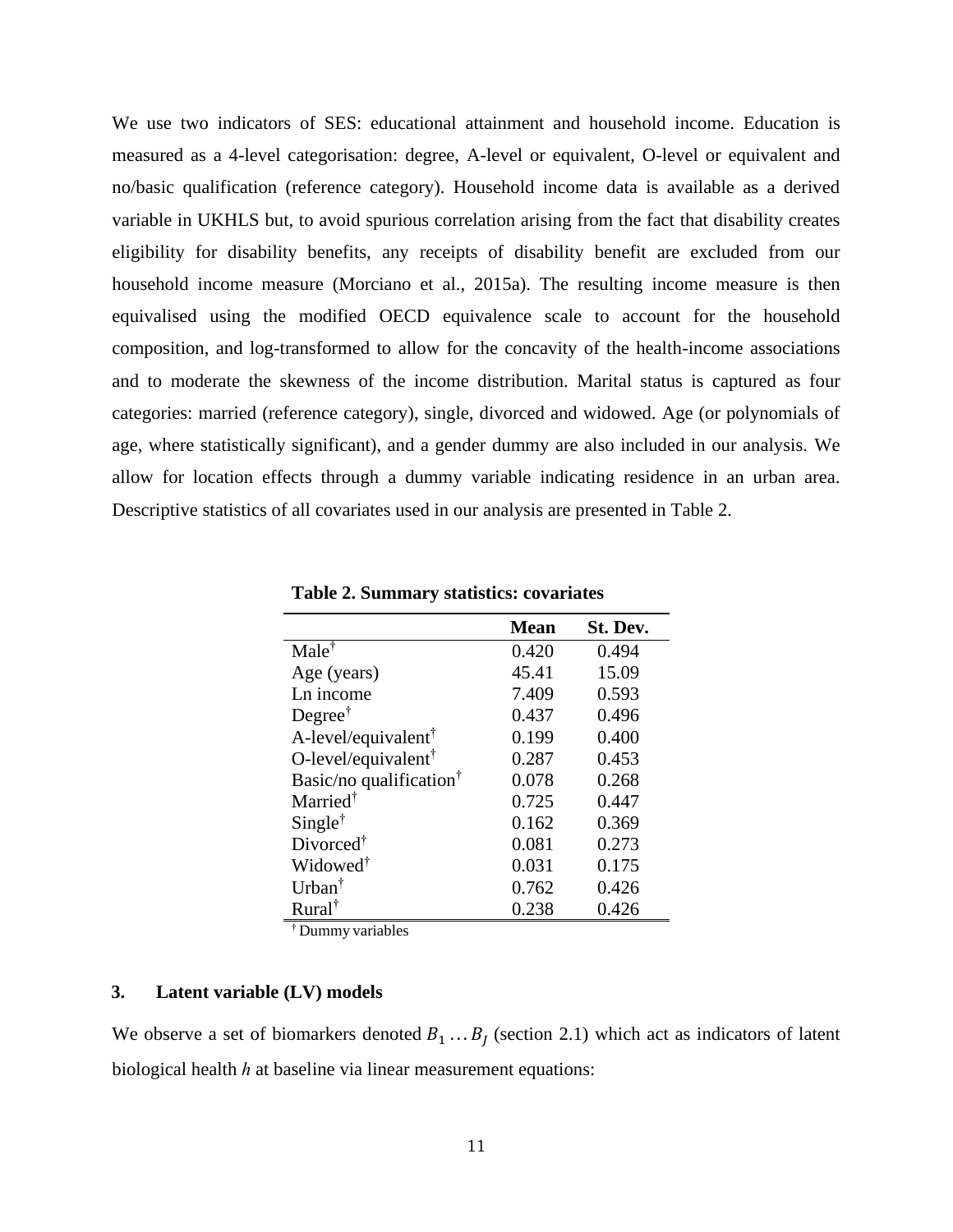$$
B_j = L_j(\alpha_{0j} + \alpha_{1j}h + \varepsilon_j), \qquad j = 1...J \tag{1}
$$

where  $\varepsilon_j$  is a classical normally distributed random measurement error and  $L_j(.)$  is a link function reflecting the nature of indicator  $j$ .<sup>7</sup> Baseline biological health is determined by the individual's personal characteristics and circumstances, described by a vector of covariates  $X$ :

$$
h = X\beta + u \tag{2}
$$

where  $u \sim N(0,1)$  is a represents any unobservable factors that are independent of X. The unit variance for  $u$  is a normalisation that fixes the scale of  $h$ . Biological health at baseline, together with characteristics  $X$ , determines (latent) functional disability  $d$ , which is observed five years later:

$$
d = \gamma_1 h + X \gamma_2 + v \tag{3}
$$

where  $v \sim N(0,1)$  represents any further unobservable determinants of disability. There is no loss of generality in assuming that  $u$  and  $v$  are distributed independently. The realised disability outcome is indicated by a set of observed binary indicators capturing a number of functional difficulties (section 2.2)  $D_1 ... D_K$ :

$$
D_k = \begin{cases} 1 & \text{if } \delta_{0k} + \delta_{1k}d + \eta_k > 0 \\ 0 & \text{otherwise} \end{cases}, \qquad k = 1 \dots K \tag{4}
$$

We also observe one or more ordinal measures of health service utilisation five years after baseline (section 2.3),  $Z_1 ... Z_M$ , which are driven by biological health and functional disability and also influenced by personal characteristics  $X$ :

$$
Z_m = r \quad \text{if} \quad C_{m(r-1)} < \lambda_{1m} h + \lambda_{2m} d + X \lambda_{3m} + \lambda_{4m} \zeta + w_m \le C_{mr} \tag{5}
$$

where  $r = 0$ . 4 are the five levels of each utilisation indicator and the  $C_{mr}$  are threshold parameters specific to the *m*th type of health care service.  $\zeta \sim N(0,1)$  is an unobservable representing personal willingness or reluctance to use health care services and  $\omega_m \sim N(0,1)$ represents any further unobservable determinants specific to use of the *m*th service. All parameters of the model (1)-(5) are estimated jointly by maximum likelihood.

<sup>&</sup>lt;sup>7</sup> All but one of the biomarkers are continuous variables, for which  $L_j(y) \equiv y$ . The other is a binary indicator of hypertension, for which  $L_j(y) \equiv 1$  if  $y > 0$  and  $L_j(y) \equiv 0$  otherwise.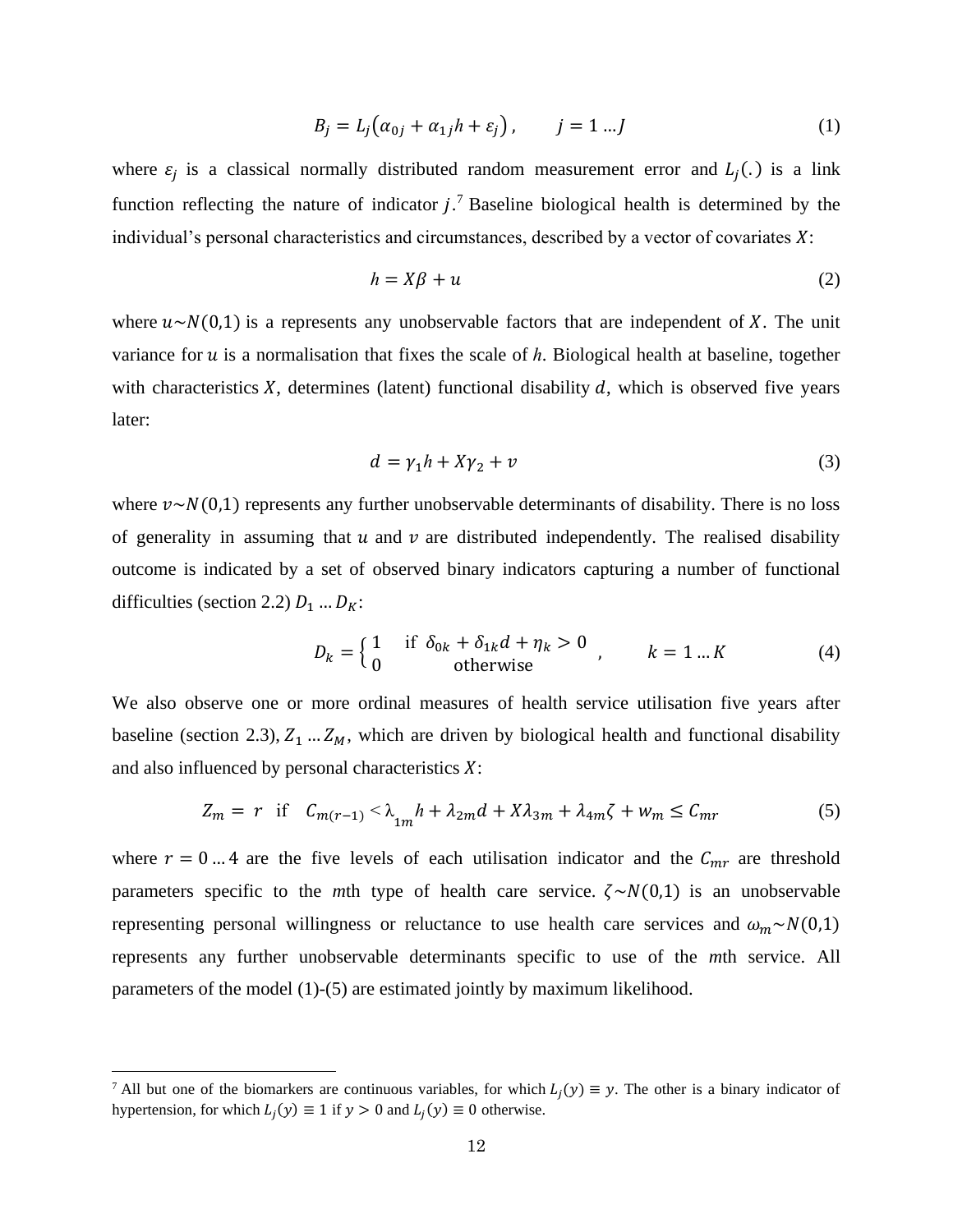We estimate two alternative variants of this latent variable model. One uses our single composite ordinal measure of health care utilisation (LV Model 1).<sup>8</sup> The other uses the GP, OP and IP measures separately (LV Model 2), with the factor  $\zeta$  accounting for the correlation between them. The structure of the model is summarised graphically in Figure 2.



**Figure 2. Path diagram for latent variable health-disability-health care utilisation model.**

## **4. Results**

We first discuss estimates relating to the determinants of baseline biological health *h*. Table 3 presents the estimated coefficients from model I (the version with a single composite utilisation measure), and model II (with separate equations for GP, OP and IP services). The health coefficients are practically identical in the two models.

The latent baseline health *h* is normalised to reflect good, rather than ill, health. Controlling for demographic and socioeconomic influences, men experience better health, on average, than women. As expected, health deteriorates with baseline age at an accelerating rate (since both age

<sup>&</sup>lt;sup>8</sup> In the single-measure model (*M*=1), the two random terms are combined into a single residual error  $\omega_m^* =$  $(\lambda_{4m}\zeta + \omega_m)$ , renormalised to have unit variance.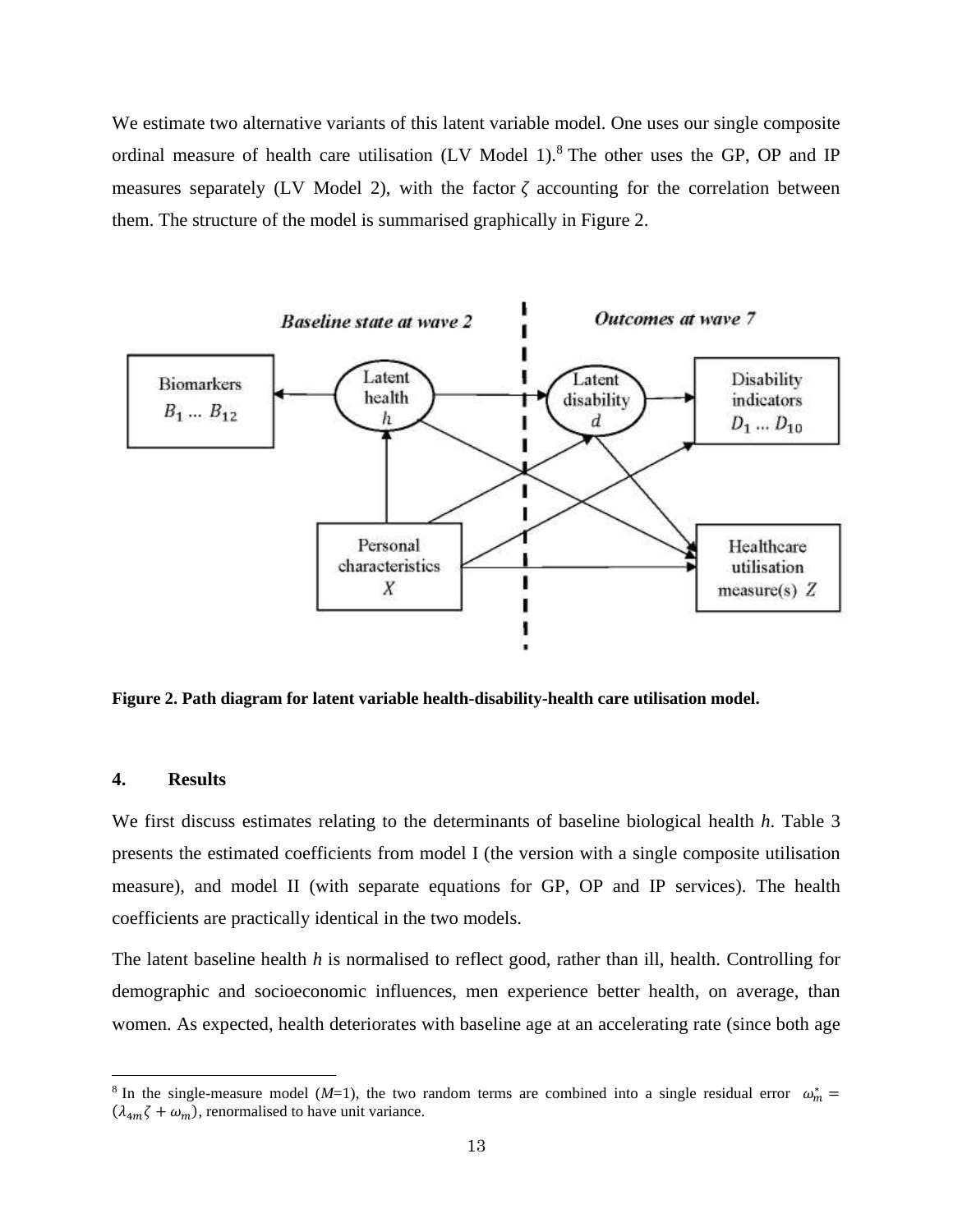and age squared have highly significant negative coefficients). There is also a strong SES gradient in latent baseline health, consistent with previous evidence for self-reported health measures and biomarkers (Carrieri and Jones, 2017; Deaton and Paxson, 1998; Jones and Wildman, 2008). Higher income is associated with better health, and those with a degree, A-level or O-level qualifications experience on average better biological health at baseline compared to those with no or basic educational qualifications (reference category).

There is some weak evidence of poorer baseline health among those who were single rather than married/cohabitating, confirming the protective effect of marriage on health (Rendall et al., 2011). There is also a strong health disadvantage for people resident in urban areas, which is consistent with a range of environmental health threats such as air pollution (Shah et al., 2013) and lack of green space (Twohig-Bennett and Jones, 2018).

| Covariate   | <b>Model I</b> | <b>Model II</b> |  |  |
|-------------|----------------|-----------------|--|--|
| Male        | 5.467***       | 5.467***        |  |  |
|             | (0.265)        | (0.264)         |  |  |
| Age         | $-1.185***$    | $-1.186***$     |  |  |
|             | (0.075)        | (0.074)         |  |  |
| Age squared | $-0.356***$    | $-0.357***$     |  |  |
|             | (0.031)        | (0.031)         |  |  |
| Ln income   | $0.294***$     | $0.294***$      |  |  |
|             | (0.051)        | (0.051)         |  |  |
| Degree      | $0.434***$     | $0.434***$      |  |  |
|             | (0.113)        | (0.113)         |  |  |
| A-level     | $0.474***$     | $0.475***$      |  |  |
|             | (0.120)        | (0.120)         |  |  |
| O-level     | $0.327***$     | $0.328***$      |  |  |
|             | (0.111)        | (0.111)         |  |  |
| Single      | $-0.169*$      | $-0.168*$       |  |  |
|             | (0.091)        | (0.091)         |  |  |
| Divorced    | 0.034          | 0.034           |  |  |
|             | (0.093)        | (0.093)         |  |  |
| Widowed     | 0.014          | 0.014           |  |  |
|             | (0.152)        | (0.152)         |  |  |
| Urban       | $-0.410***$    | $-0.410***$     |  |  |
|             | (0.063)        | (0.062)         |  |  |

**Table 3. Determinants of latent baseline health** *h (good health)*

Standard errors in parentheses; statistical significance:  $* = 10\%$ ,  $** = 5\%$ ,  $** = 1\%$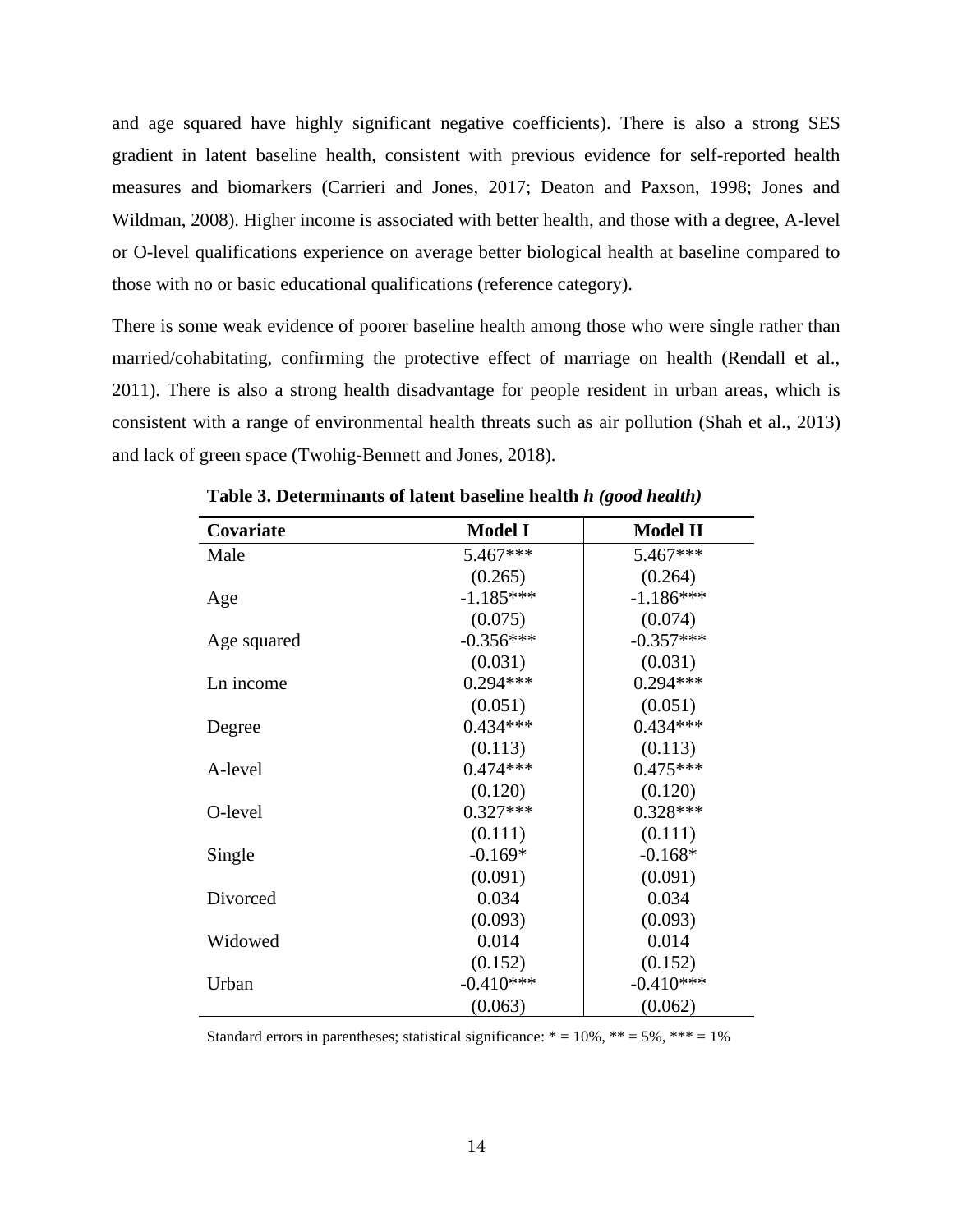Table 4 presents estimates of the equations for the latent disability outcome *d* and the service utilisation outcome (equations (3) and (5) above). For disability (first column in Models I and II, Table 4), good biological health, *h*, at baseline has a highly significant influence in restraining disability progression to the five-year horizon. The effect is robust and similar in both variants of the model.

After controlling for baseline biological health *h*, few other personal characteristics are found to have a significant influence on the disability outcome. The exceptions are income and gender. We find that individuals with higher income at baseline are significantly less likely to progress to disability by the five-year horizon. The gender estimates for *h* and *d* are intriguing: men are found to have a significantly higher risk of disability than women after controlling for baseline health and other characteristics (Table 4). However, women tend to have worse biological baseline health than men (Table 3) but this health disadvantage translates into subsequent disability at a much slower rate (Table 4). These findings accord with results from studies based on self-reported health measures, that women on average have poorer health than men across most age and SES groups (Case and Deaton, 2005; van Kippersluis et al., 2010). A combination of more rapid physical deterioration of individuals in low-paying jobs and the lower labour force participation of women may provide an explanation for the slower disability progression among women; this extends the existing evidence on health deterioration to disability progression (Case and Deaton, 2005). 9

<sup>9</sup> A formal test of this hypothesis would require construction of detailed employment histories and would require econometric modelling of the four-way interaction between labour force participation, biological health, disability progression, and health care demand. This is a challenging opportunity for further research.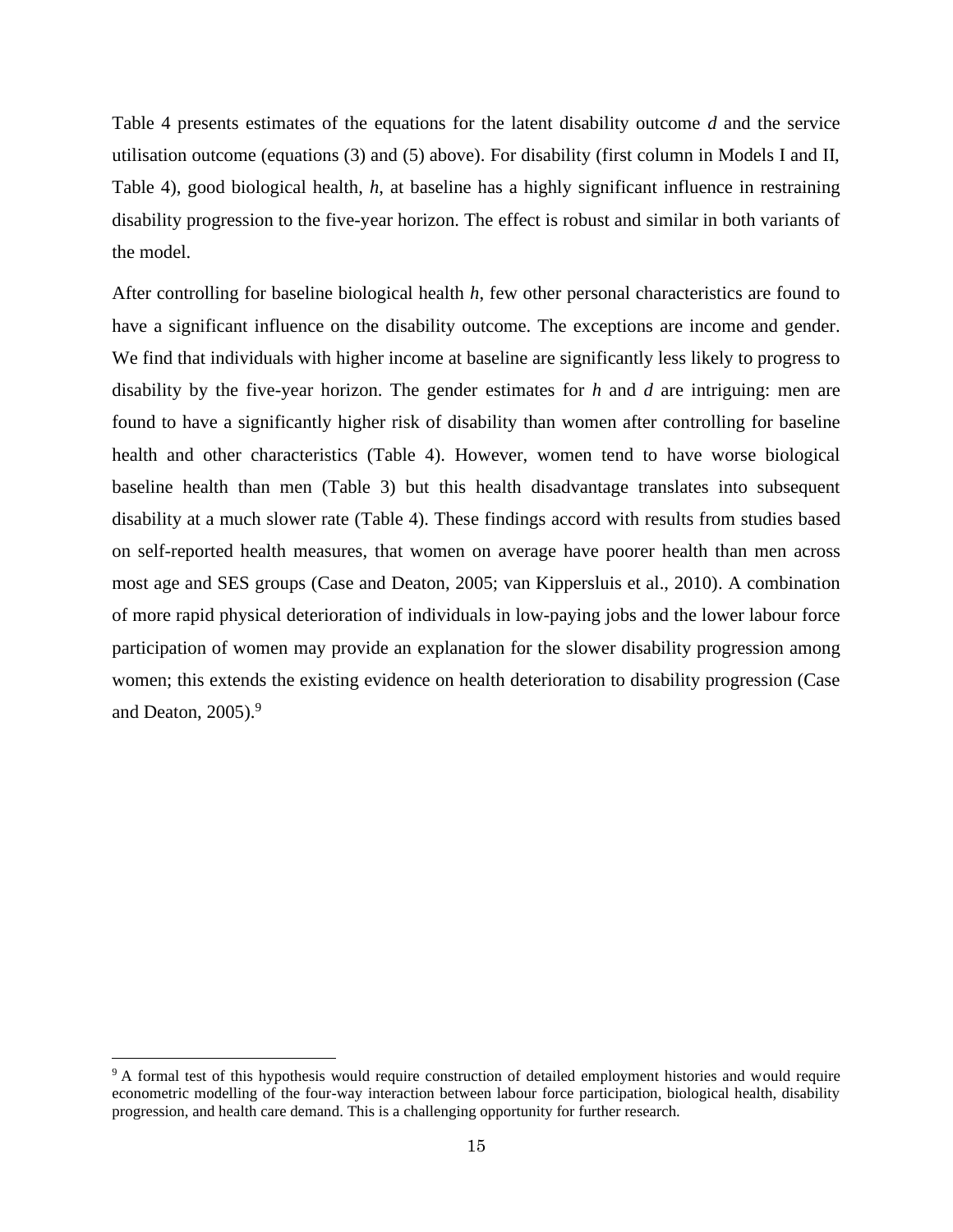|                   | <b>Model I</b><br><b>Model II</b> |             |             |             |             |             |
|-------------------|-----------------------------------|-------------|-------------|-------------|-------------|-------------|
|                   |                                   | Composite   |             |             |             |             |
|                   | Latent                            | utilisation | Latent      | <b>GP</b>   | <b>OP</b>   | IP          |
|                   | disability                        | measure     | disability  | utilisation | utilisation | utilisation |
| $h$ (good health) | $-0.152***$                       | $-0.054$    | $-0.146***$ | $-0.114***$ | 0.005       | $-0.086$    |
|                   | (0.046)                           | (0.037)     | (0.046)     | (0.038)     | (0.067)     | (0.062)     |
| d                 |                                   | $0.646***$  |             | $0.604***$  | $1.107***$  | $0.475***$  |
|                   |                                   | (0.048)     |             | (0.044)     | (0.144)     | (0.061)     |
| Male              | $0.622**$                         | 0.110       | $0.576**$   | 0.389       | $-0.179$    | 0.345       |
|                   | (0.258)                           | (0.206)     | (0.260)     | (0.221)     | (0.376)     | (0.349)     |
| Age               | $-0.025$                          | $-0.057$    | $-0.004$    | $-0.169***$ | 0.087       | $-0.144$    |
|                   | (0.068)                           | (0.053)     | (0.068)     | (0.056)     | (0.100)     | (0.092)     |
| Ln income         | $-0.199***$                       | $0.190***$  | $-0.188***$ | $0.148***$  | $0.332***$  | $0.119*$    |
|                   | (0.054)                           | (0.043)     | (0.055)     | (0.044)     | (0.088)     | (0.070)     |
| Degree            | $-0.147$                          | 0.105       | $-0.147$    | 0.007       | $0.389**$   | 0.099       |
|                   | (0.108)                           | (0.090)     | (0.107)     | (0.095)     | (0.167)     | (0.158)     |
| A-level           | $-0.030$                          | 0.054       | $-0.028$    | $-0.073$    | $0.342*$    | 0.165       |
|                   | (0.115)                           | (0.096)     | (0.116)     | (0.101)     | (0.178)     | (0.168)     |
| O-level           | $-0.028$                          | 0.029       | $-0.027$    | $-0.074$    | 0.249       | 0.087       |
|                   | (0.102)                           | (0.087)     | (0.101)     | (0.091)     | (0.160)     | (0.154)     |
| Single            | $-0.071$                          | 0.067       | $-0.059$    | 0.042       | 0.083       | 0.041       |
|                   | (0.091)                           | (0.070)     | (0.091)     | (0.073)     | (0.132)     | (0.117)     |
| Divorced          | 0.107                             | $-0.155*$   | 0.099       | $-0.092$    | $-0.322**$  | $-0.045$    |
|                   | (0.095)                           | (0.088)     | (0.096)     | (0.084)     | (0.155)     | (0.133)     |
| Widowed           | 0.043                             | $-0.033$    | 0.037       | $-0.025$    | $-0.120$    | 0.061       |
|                   | (0.152)                           | (0.122)     | (0.149)     | (0.126)     | (0.222)     | (0.197)     |
| Urban             | $-0.028$                          | 0.084       | $-0.019$    | 0.054       | 0.144       | $0.190**$   |
|                   | (0.070)                           | (0.054)     | (0.069)     | (0.055)     | (0.103)     | (0.094)     |

**Table 4. Determinants of disability and service utilisation outcomes.**

Standard errors in parentheses; statistical significance:  $* = 10\%$ ,  $** = 5\%$ ,  $*** = 1\%$ 

Table 4 also presents the estimated coefficients in the equation(s) (5) for the utilisation of health services. Overall, we find that the impact of the latent health state at baseline (*h*) on service utilisation is almost entirely channelled through disability *d*, which has a large positive and highly significant coefficient in every case, while the direct effect of *h* is generally insignificant. The one exception to this is in model II, where good biological health at baseline (*h*) has a highly significant negative effect on GP consultations, in addition to its indirect effect via disability.

To quantify the estimated association between the disability outcome *d* and health service utilisation for any individual, we can contrast his or her probability of a high utilisation burden conditional on the absence or presence of disability. Averaged across individuals, that contrast is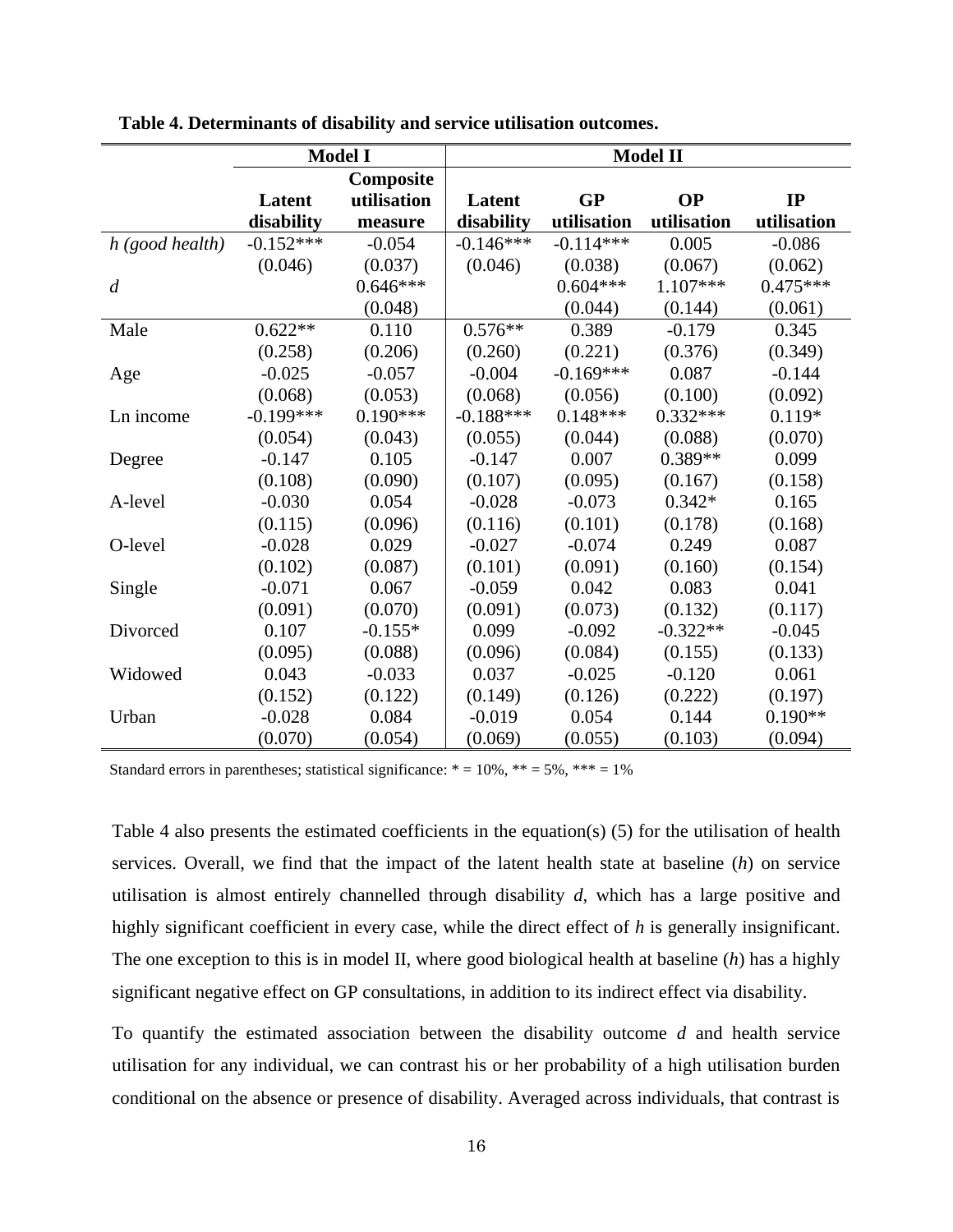important for policy purposes, since it indicates the scale of potential cost savings that might arise from effective interventions designed to prevent or slow progression to disability. Table 5 gives calculations based on Model I, and shows the key role of disability. There is no unambiguous distinction between disability and non-disability, but if we define disability as a value of *d* above its median, then the mean probability of high health care costs (the top two utilisation categories) is calculated as 0.11 if progression to disability does not occur, but 0.41 if it does: a 260% increase. If we define disability as the top quartile of *d* and any lower level as non-disability, then the probabilities are 0.17 and 0.53: a 200% difference. These results underline the importance of considering health and disability policy together, since they show that preventing or delaying progression to disability is immensely valuable for control of health care costs and therefore an important policy objective quite apart from its benefit to the individuals concerned.

| <b>Threshold for definition of</b><br>disability | Mean probability of high<br>utilisation outcome <sup>§</sup><br>without disability | Mean probability of high<br>utilisation outcome with<br>disability |  |
|--------------------------------------------------|------------------------------------------------------------------------------------|--------------------------------------------------------------------|--|
| Median of $d^{\dagger}$                          | 0.11                                                                               | 0.41                                                               |  |
| Top quartile of $d^{\dagger}$                    | 0.17                                                                               | 0.53                                                               |  |

**Table 5. The role of disability in generating high service utilisation rates (model I)**

 $\frac{1}{2}$  High utilisation defined as the composite utilisation indicator  $Z = 3$  or 4. Conditional probabilities of the form  $Pr(Z > C|X, d < D)$  or  $Pr(Z > C|X, d > D)$  are computed exactly for each sampled individual using the bivariate normal distribution and then averaged over individuals, where *C* is the relevant threshold parameter for *Z* and *D* is the median or upper quartile point of *d*. † Median and quartile points of the distribution of *d* estimated by Monte Carlo simulation from the estimated equations (2) and (3).

Table 4 shows only limited direct demographic influences on health service utilisation, given that the models account for the effects of latent disability and baseline health, which both have strong demographic profiles. Age and gender have no significant effect, except again for a negative impact of age on GP consultations. It must be borne in mind that there are strong age influences on health *h* and disability *d*, so the overall effect of age on utilisation is in fact positive. Although older people tend to use GP services more than younger people, the estimates of model II imply that their GP utilisation rate is actually lower than would be expected, given their much poorer baseline health and disability outcomes. This is consistent with some existing evidence (Deb and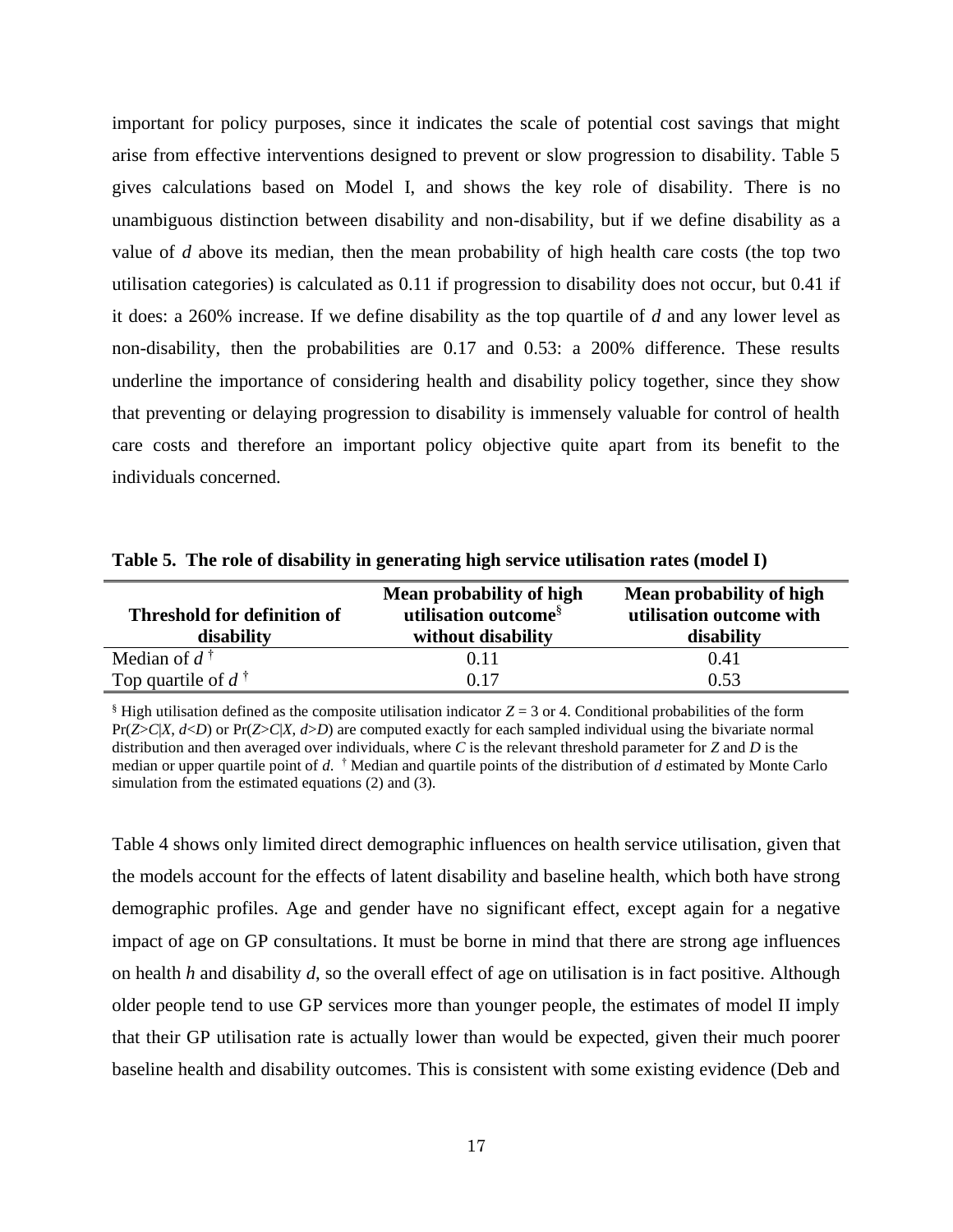Trivedi, 1997; Oliver, 2009) that older people may face ageism in the delivery of primary health care services, or perceive less benefit in engaging with primary health care.

Controlling for health and disability, there remains a strong positive income gradient in health service utilisation (Table 4). This is so for the composite utilisation measure (Model I), and also (Model II) for the GP and OP consultation counts and less strongly for IP days. The education gradient is less clear, with a statistically significant effect only found for OP consultations. These results are consistent with existing evidence on inequity in health services utilisation literature which, particularly for the UK, does not find a pro-poor distribution of GP consultations (Cookson et al., 2016; Van Doorslaer et al., 2004; Van Doorslaer et al., 2006) after allowing for differences in need for health care by using self-assessed health and morbidity measures. There is some previous evidence of pro-rich inequity in OP consultations in the U.K., but this is not a universal finding and there is little evidence of income-related inequity for IP visits (Cookson et al., 2016; Van Doorslaer et al., 2004; Van Doorslaer et al., 2006). Our results show clearer prorich inequity in utilisation of all types of health service after adjusting for differences in health care need using latent biological health and disability components. As existing evidence is based on self-reported health measures (Cookson et al., 2016; Van Doorslaer et al., 2004; Van Doorslaer et al., 2006), our evidence may highlight the importance of more objective adjustment for health care needs in the context of inequity in health care.

#### **4.1 Factor loadings for the baseline biological health and disability component.**

The factor loadings for latent biological health at baseline (parameters  $\alpha_{1j}$  in (1)) and the latent disability outcome (parameters  $\delta_{1k}$  in (4)) are important, since they tell us the relative predictive powers of each biomarker and disability indicator. This may be valuable for policy purposes as a guide to the type of information that should be collected for monitoring and screening purposes. Estimated loadings are almost identical in models I and II, and all statistically significant loadings have the expected signs.

The left-hand panel of Table 6 shows the estimated loadings for latent health. Except for the binary hypertension measure, the biomarkers were standardised to give the impacts of latent health on observed indicators in standard deviation units. In these units, latent health loads most heavily on lung function (0.25), grip strength (0.25), haemoglobin (0.18), DHEAS (0.17) and liver function (0.14). Smaller, but still statistically significant, are the loadings on markers for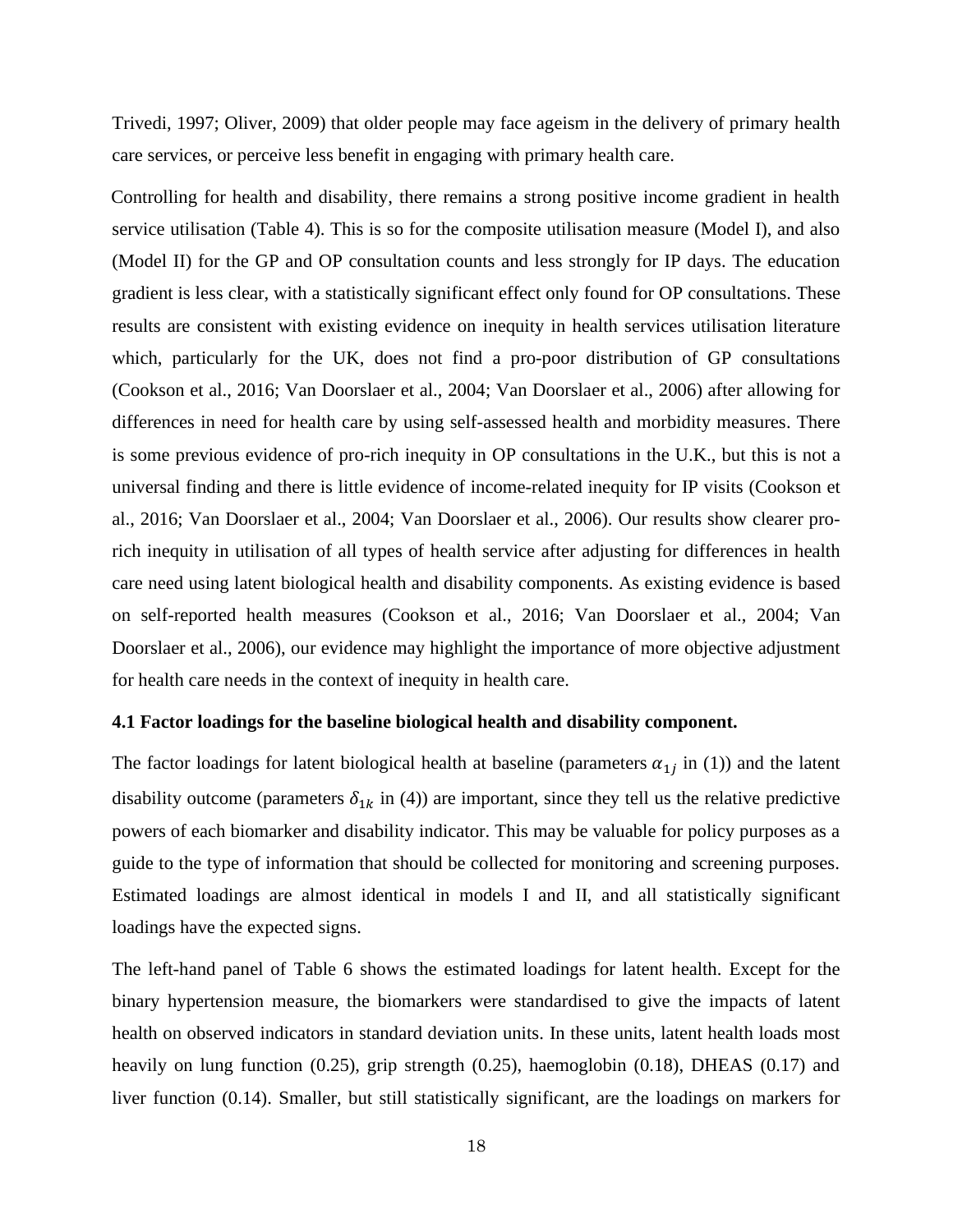kidney function (0.07), blood sugar (HbA1c) (-0.05), inflammation (CRP) (-0.05), resting pulse rate (-0.04) and total cholesterol (-0.02). This pattern of estimated loadings differs quite substantially from the design of many current public health general screening programmes, which mostly rely heavily on blood pressure, cholesterol and body mass index. There are grounds here for widening the range of biomarkers used.

Loadings for latent disability are shown in the remainder of Table 6. The dominant indicators relate to physical difficulties with lifting/carrying, mobility, personal care, co-ordination and manual dexterity. Loadings for indicators of sensory and cognitive difficulties are statistically significant but less strongly linked with health service utilisation. It should be borne in mind that we are concerned here only with use of medical resources, not with the need for social care. In the UK system with its sharp distinction between medicine and social services, it is likely that many of the needs associated with sensory and cognitive impairment fall into the domain of social rather than medical care.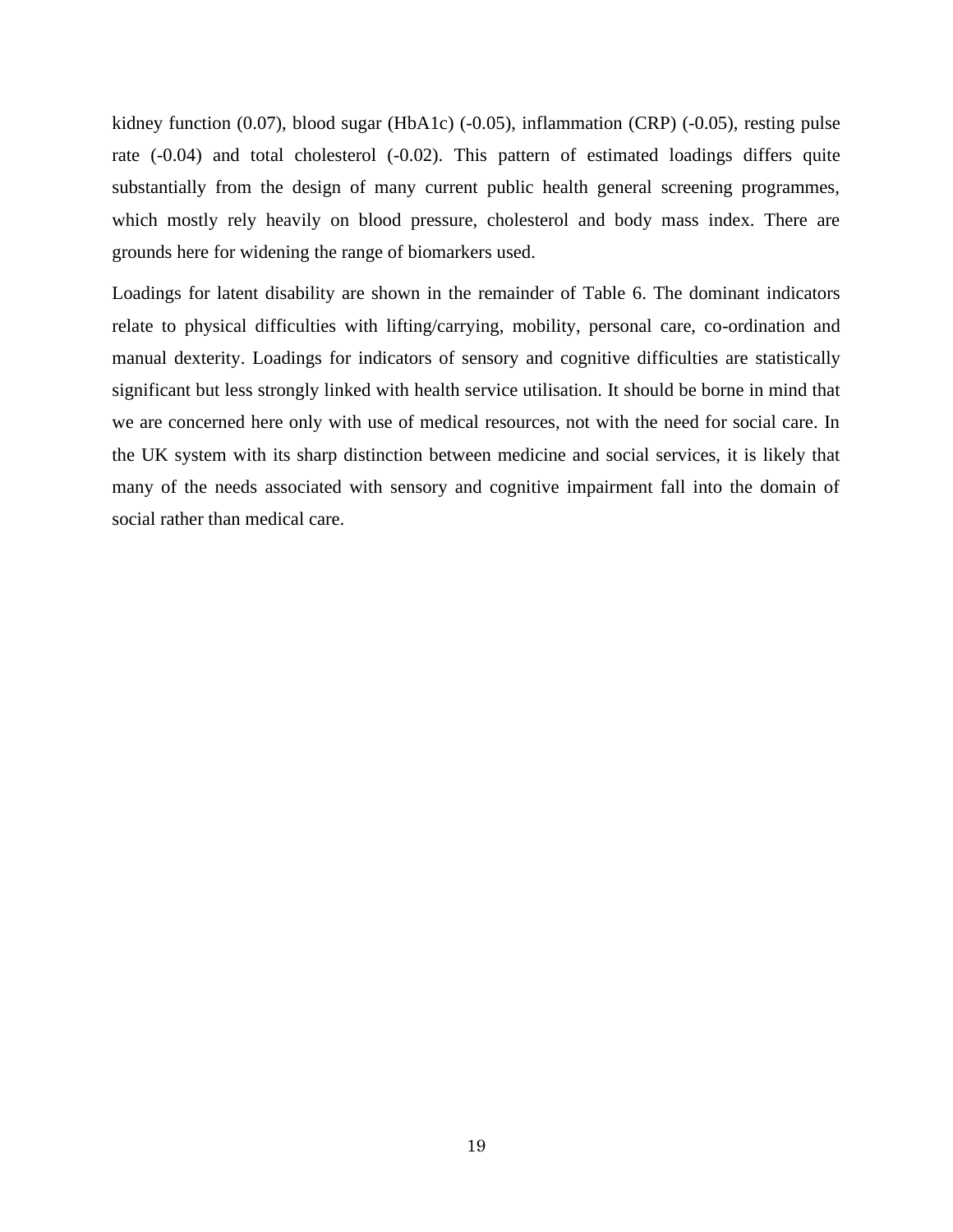| (Good) Health latent component $(h)$ |                | Disability latent component $(d)$ |                             |                |                 |
|--------------------------------------|----------------|-----------------------------------|-----------------------------|----------------|-----------------|
| <b>Biomarker</b>                     | <b>Model I</b> | <b>Model II</b>                   | <b>Disability indicator</b> | <b>Model I</b> | <b>Model II</b> |
| Grip strength                        | $0.247***$     | $0.247***$                        | Mobility                    | $2.195***$     | $2.130***$      |
|                                      | (0.012)        | (0.012)                           |                             | (0.270)        | (0.255)         |
| Waist to height ratio                | $-0.008$       | $-0.008$                          | Lifting, carrying/          | $2.323***$     | $2.301***$      |
|                                      | (0.005)        | (0.006)                           | moving objectives           | (0.313)        | (0.309)         |
|                                      | $-0.012$       | $-0.012$                          |                             | $1.339***$     | $1.344***$      |
| Hypertension                         | (0.009)        | (0.009)                           | Manual dexterity            | (0.182)        | (0.179)         |
|                                      | $-0.037***$    | $-0.037***$                       |                             | $0.680***$     | $0.685***$      |
| Pulse rate                           | (0.006)        | (0.006)                           | Continence                  | (0.089)        | (0.090)         |
| <b>FVC</b>                           | $0.252***$     | $0.251***$                        |                             | $0.538***$     | $0.529***$      |
|                                      | (0.012)        | (0.012)                           | Hearing                     | (0.099)        | (0.098)         |
|                                      | $-0.022***$    | $-0.022***$                       | Sight                       | $0.595***$     | $0.612***$      |
| Total cholesterol                    | (0.007)        | (0.007)                           |                             | (0.100)        | (0.100)         |
|                                      | $-0.046***$    | $-0.046***$                       | Memory/ability to           | $0.840***$     | $0.856***$      |
| <b>CRP</b>                           | (0.006)        | (0.006)                           | concentrate/understand      | (0.103)        | (0.103)         |
|                                      | $-0.048***$    | $-0.048***$                       |                             | $1.514***$     | 1.484***        |
| HbAlc                                | (0.007)        | (0.007)                           | Physical co-ordination      | (0.207)        | (0.200)         |
| <b>DHEAS</b>                         | $0.173***$     | $0.173***$                        | Own personal care           | 1.848***       | $1.851***$      |
|                                      | (0.009)        | (0.009)                           |                             | (0.340)        | (0.350)         |
| eGFR                                 | $0.068***$     | $0.068***$                        | Other disability            | $0.498***$     | $0.493***$      |
|                                      | (0.007)        | (0.007)                           |                             | (0.049)        | (0.050)         |
| <b>HGB</b>                           | $0.184***$     | $0.184***$                        |                             |                |                 |
|                                      | (0.009)        | (0.009)                           |                             |                |                 |
| Albumin                              | $0.136***$     | $0.136***$                        |                             |                |                 |
|                                      | (0.008)        | (0.008)                           |                             |                |                 |

**Table 6.** Properties of model I: loadings for latent health (*h*) and disability (*d*).

Standard errors in parentheses; statistical significance:  $* = 10\%$ ,  $** = 5\%$ ,  $*** = 1\%$ 

#### **5. Conclusions**

The aim of this paper is to explore and better understand the complex interaction between biological health, and subsequent disability and health service utilisation. Using longitudinal data from a representative UK panel, we focused on the group of apparently healthy individuals with no history of disability or major chronic health condition at baseline. For this sample group, a latent variable structural equation model was used to analyse the predictive role of latent baseline biological health, indicated by a rich set of biomarkers, and other personal characteristics, in determining the individual's disability state and health service utilisation five years later. We found evidence that sub-diagnostic biological health deficits at baseline have a large impact on future health service utilisation. That impact operates almost entirely via progression to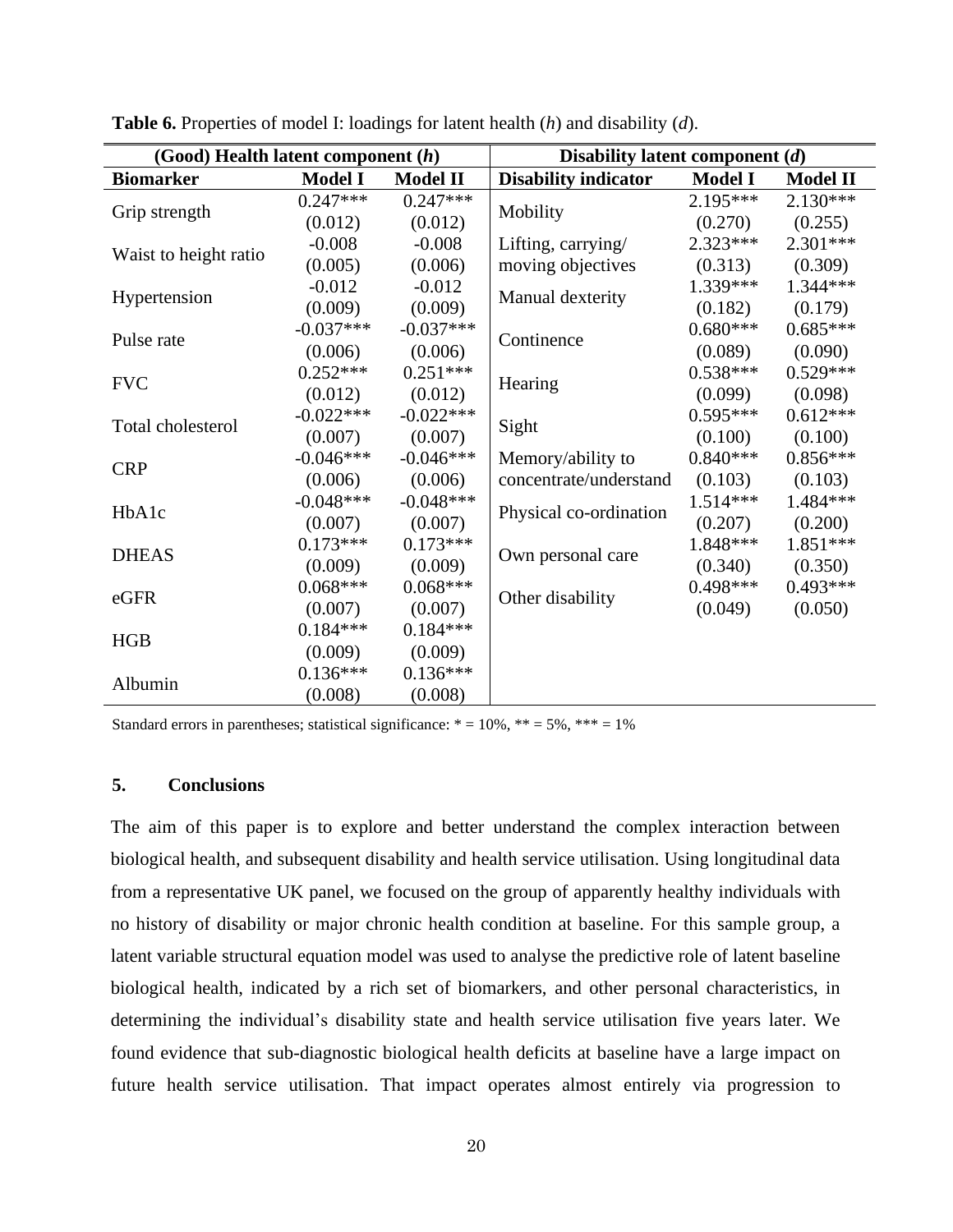disability: conditional on the realised disability state, baseline biological health has little direct impact on utilisation.

Baseline personal characterises have a strong influence on baseline biological health. We also found systematic SES gradients in future disability risks; disability risks five year ahead are lower for those with higher baseline income, among those individuals without any reported disability history. We see no evidence of accelerated progression to disability for older people (conditional on baseline biological health), nor of a direct tendency for older people to make greater demands on the health care system (conditional on baseline health and current disability state).

Our findings are also relevant to the equity in health care utilisation literature. We found that higher-income individuals extract treatment from the health care system more effectively, conditional on their health and disability status (*i.e.* adjusting for differential health care need). The corresponding results for educational attainment are less clear, limited to more OP visits, for those with higher education, after adjusting for health and disability-related need. Overall, our results show pro-rich inequity in all types of health services utilisation, which is most pronounced for GP and OP consultations. This contrasts with most of the existing literature using self-reported health to adjust for health care need, which reports little evidence of pro-poor inequity in GP consultations and only weak evidence of pro-rich inequity for OP visits in the UK (Cookson et al., 2016; Van Doorslaer et al., 2004; Van Doorslaer et al., 2006; although see Bago d'Uva et al. 2009 for findings similar to ours on pro-rich inequity in access to specialist consultations, after accounting for unobserved health care needs. In the context of the universal publicly funded UK health care system, our results can be seen as a call for policies to secure more equal health care opportunity at the point of the health care delivery.

Our focus on the population who were apparently healthy at baseline and, therefore, not prioritised by the health care system, has policy implications for prevention strategies, with the possibility of significant potential public costs savings. Our results suggest that strategies focusing on disability progression, may be a fruitful approach to policy intended to control the demand for health services. A further important policy issue is the design of screening and monitoring programmes. The estimated factor loadings for the biomarkers in our structural equation model show that the predictive latent biological health measure loads most heavily on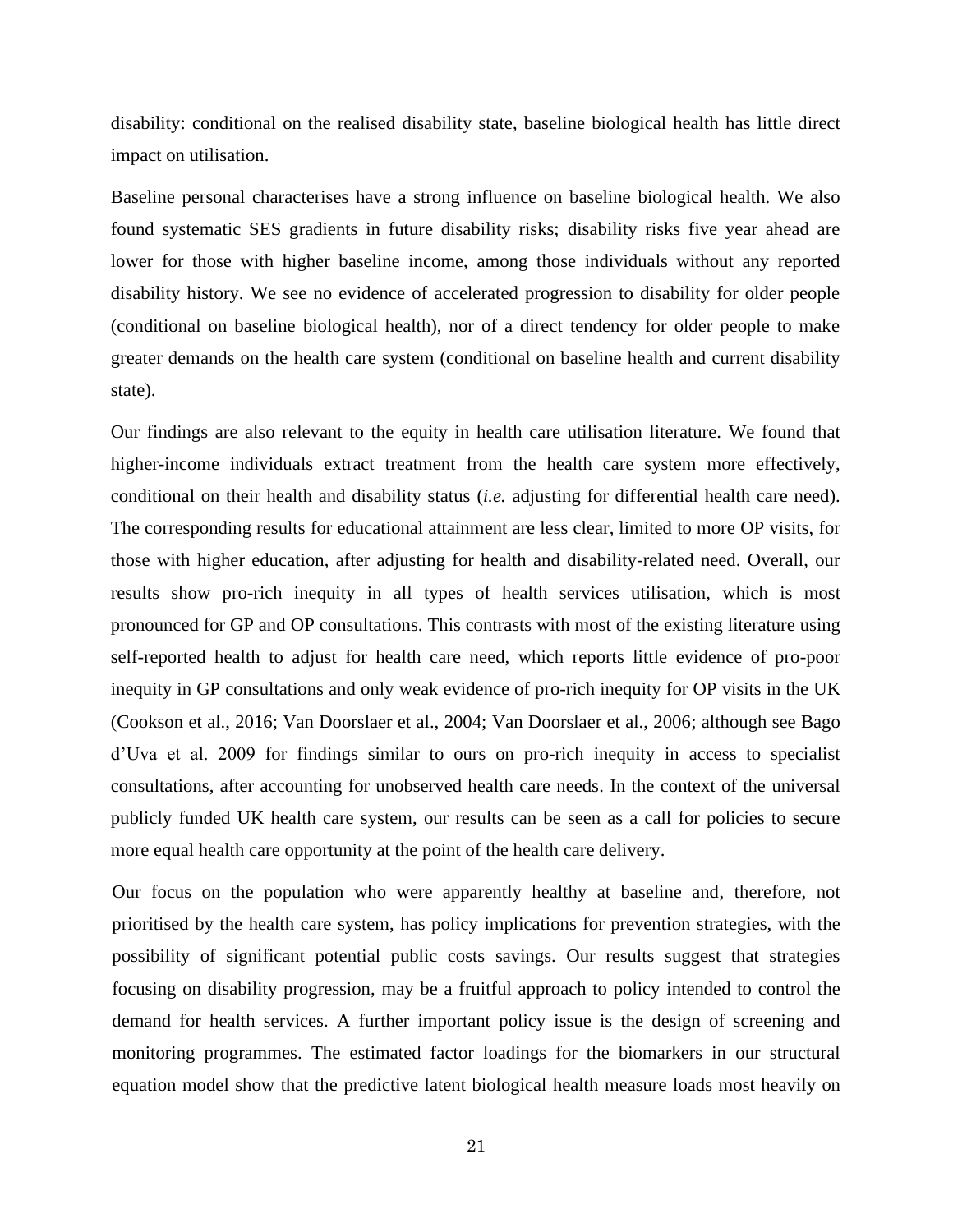lung functioning, grip strength, anaemia status, stress-related hormones and liver functioning. The indicators, such as blood pressure, cholesterol and adiposity, that are the current focus of public health screening programs are less informative as predictors of disability and utilisation outcomes. For example, the NHS England Health Check program mainly offers quinquennial blood pressure, cholesterol tests and BMI measurements to those aged 40-74 (Robson et al., 2016). Our results highlight the importance of widening the range of health indicators considered by public health screening programs. This is increasingly feasible using dried blood spot sampling (drops of whole blood collected on filter paper from a finger prick), which offers a minimally invasive basis for carrying out a wide range of blood tests at low cost (Martial, 2016; Samuelsson, 2015).

### **References**

- Bago d'Uva, T. B., Jones, A. M., Van Doorslaer, E. (2009). Measurement of horizontal inequity in health care utilisation using European panel data. *Journal of Health Economics*, 28(2), 280-289.
- Benzeval, M., Davillas, A., Kumari, M., Lynn, P. (2014). Understanding society: the UK Household Longitudinal Study Biomarker User Guide and Glossary. Institute for Social and Economic Research, University of Essex.
- Brilleman, S. L., Gravelle, H., Hollinghurst, S., Purdy, S., Salisbury, C., Windmeijer, F. (2014). Keep it simple? Predicting primary health care costs with clinical morbidity measures. *Journal of Health Economics*, 35, 109-122.
- Campbell, O. M., Cegolon, L., Macleod, D., Benova, L. (2016). Length of stay after childbirth in 92 countries and associated factors in 30 low-and middle-income countries: compilation of reported data and a cross-sectional analysis from nationally representative surveys. *PLoS Medicine*, 13(3):e1001972.
- Carreras, M., Ibern, P., Inoriza, J. M. (2018). Ageing and health care expenditures: Exploring the role of individual health status. *Health Economics*, 27(5), 865-876.
- Carrieri, V., Jones, A.M. (2017). The income–health relationship 'beyond the mean': New evidence from biomarkers. *Health Economics*, 26(7), 937-956.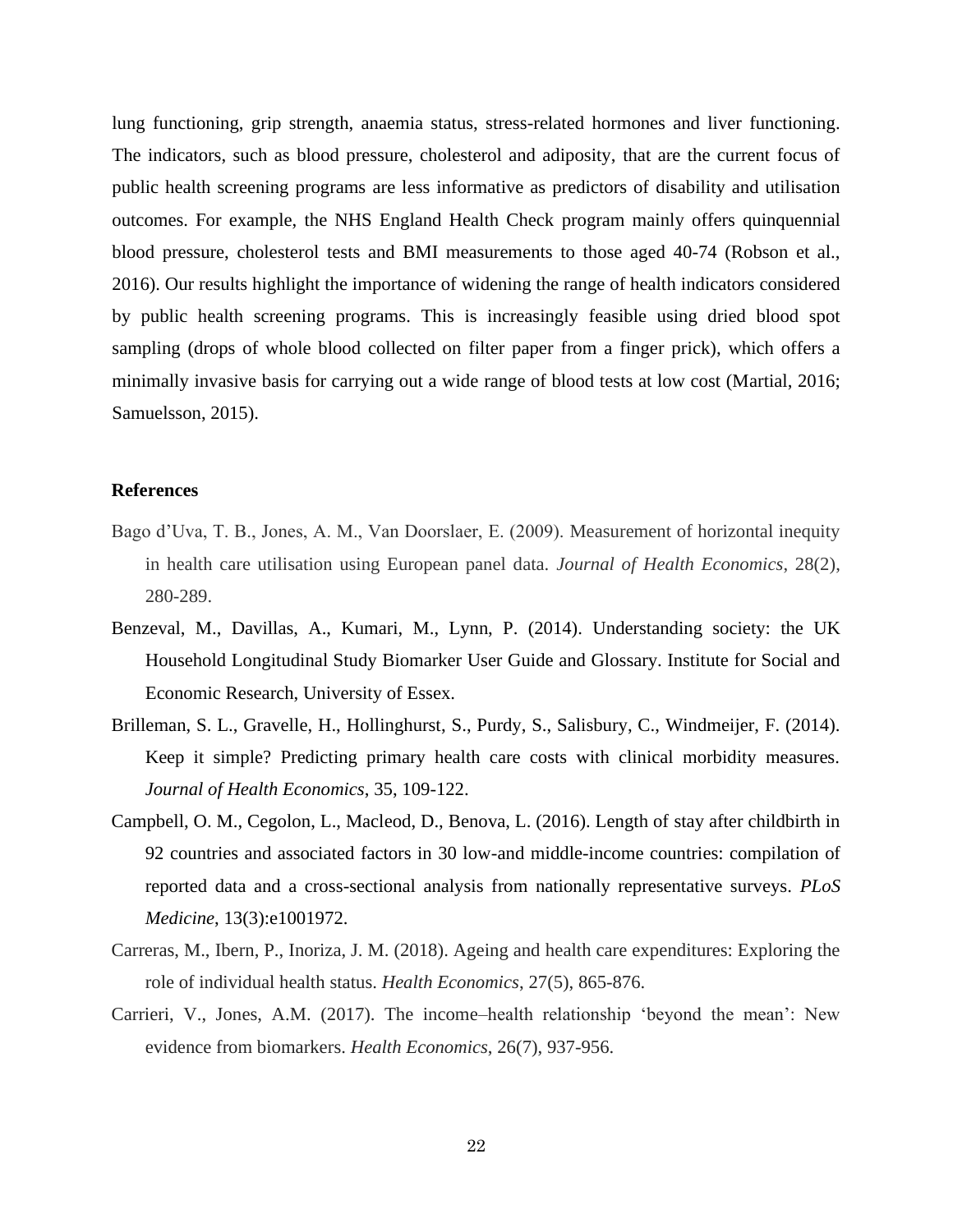- Case, A., Deaton, A.S. (2005). Broken down by work and sex: How our health declines. In Analyses in the Economics of Aging (pp. 185-212). University of Chicago Press.
- Charlesworth, A., Bloor., K. (2018). 70 years of NHS funding: how do we know how much is enough? *BMJ*, 361, p. k2373
- Cookson, R., Propper, C., Asaria, M., Raine, R. (2016). Socio‐economic inequalities in health care in England. *Fiscal Studies*, 37(3-4), 371-403.
- Crimmins, E. M. (2004). Trends in the health of the elderly. *Annual Review of Public Health*, 25, 79-98.
- Davillas, A., Pudney, S. E. (2017). Concordance of health states in couples: analysis of selfreported, nurse administered and blood-based biomarker data in the UK Understanding Society panel. *Journal of Health Economics*, 56:87–102.
- Davillas, A., Pudney, S. (2020a). Using biomarkers to predict health care costs: Evidence from a UK household panel. *Journal of Health Economics*, 102356.
- Davillas, A., Pudney, S. E. (2020b). Biomarkers as precursors of disability. *Economics and Human Biology*, 100814.
- De Meijer, C., Koopmanschap, M., d'Uva, T. B., Van Doorslaer, E. (2011). Determinants of long-term care spending: age, time to death or disability?. *Journal of Health Economics*, 30(2), 425-438.
- Deaton, A. S., Paxson, C. H. (1998). Aging and inequality in income and health. *American Economic Review*, 88(2), 248-253
- Deb, P., Trivedi, P. K. (1997). Demand for medical care by the elderly: a finite mixture approach. *Journal of Applied Econometrics*, 12(3), 313-336.
- Department of Health and Social Care. (2019). Advancing our health: prevention in the 2020s– consultation document.
- Fried, T. R., Bradley, E. H., Williams, C. S., Tinetti, M. E. (2001). Functional disability and health care expenditures for older persons. *Archives of Internal Medicine*, 161(21), 2602- 2607.
- Gray, L. A., Leyland, A.H., Benzeval, M., Watt, G.C. (2013). Explaining the social patterning of lung function in adulthood at different ages: the roles of childhood precursors, health behaviours and environmental factors. *Journal of Epidemiology and Community Health*, 67(11):905–911.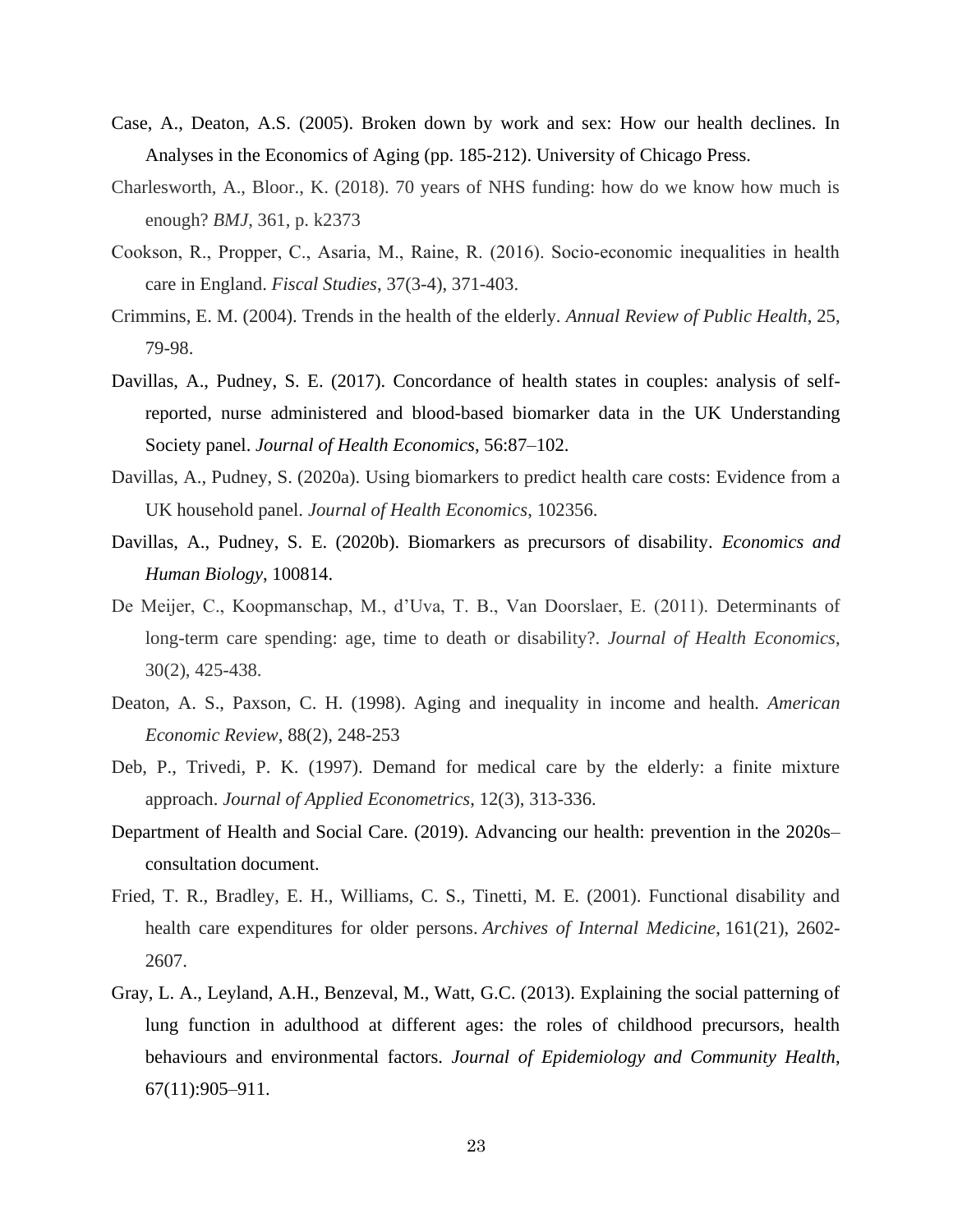- Guzman-Castillo, M., Ahmadi-Abhari, S., Bandosz, P., Capewell, S., Steptoe, A., Singh-Manoux, A.,O'Flaherty, M. (2017). Forecasted trends in disability and life expectancy in England and Wales up to 2025: a modelling study. *The Lancet Public Health*, *2*(7), e307 e313.
- Howdon, D., Rice, N. (2018). Health care expenditures, age, proximity to death and morbidity: Implications for an ageing population. *Journal of Health Economics*, 57, 60-74.
- Johnston, D.W., Propper, C., Shields, M.A. (2009). Comparing subjective and objective measures of health: Evidence from hypertension for the income/health gradient. *Journal of Health Economics*, 28(3):540–552.
- Jones, A.M., Wildman, J. (2008). Health, income and relative deprivation: Evidence from the BHPS. *Journal of Health Economics*, 27(2), 308-324.
- Jöreskog, K.G. and Goldberger, A.S. (1975). Estimation of a model with multiple indicators and multiple causes of a single latent variable. *Journal of the American Statistical Association*, 70(351a), 631-639.
- Levey, A. S., Stevens, L. A., Schmid, C. H., Zhang, Y. L., Castro, A. F., Feldman, H. I., Kusek, J. W., Eggers, P., Van Lente, F., Greene, T., Coresh, J., Chronic Kidney Disease Epidemiology Collaboration (2009). A new equation to estimate glomerular filtration rate. *Annals of Internal Medicine*, 150(9):604–612.
- Martial, L. C., Aarnoutse, R. E., Schreuder, M. F., Henriet, S. S., Brüggemann, R. J. M. and Joore, M. A. (2016). Cost evaluation of dried blood spot home sampling as compared to conventional sampling for therapeutic drug monitoring in children, *PloS One*, 11(12), e0167433.
- Martin, L. G., Freedman, V. A., Schoeni, R. F., and Andreski, P. M. (2010). Trends in disability and related chronic conditions among people ages fifty to sixty-four. *Health affairs*, 29(4), 725-731.
- McColl, M. A., Shortt, S., Gignac, M., and Lam, M. (2011). Disentangling the effects of disability and age on health service utilisation. *Disability and Rehabilitation*, 33(13-14), 1253-1261.
- Morciano, M., Hancock, R. M., Pudney, S. (2015a). Birth-cohort trends in older-age functional disability and their relationship with socio-economic status: evidence from a pooling of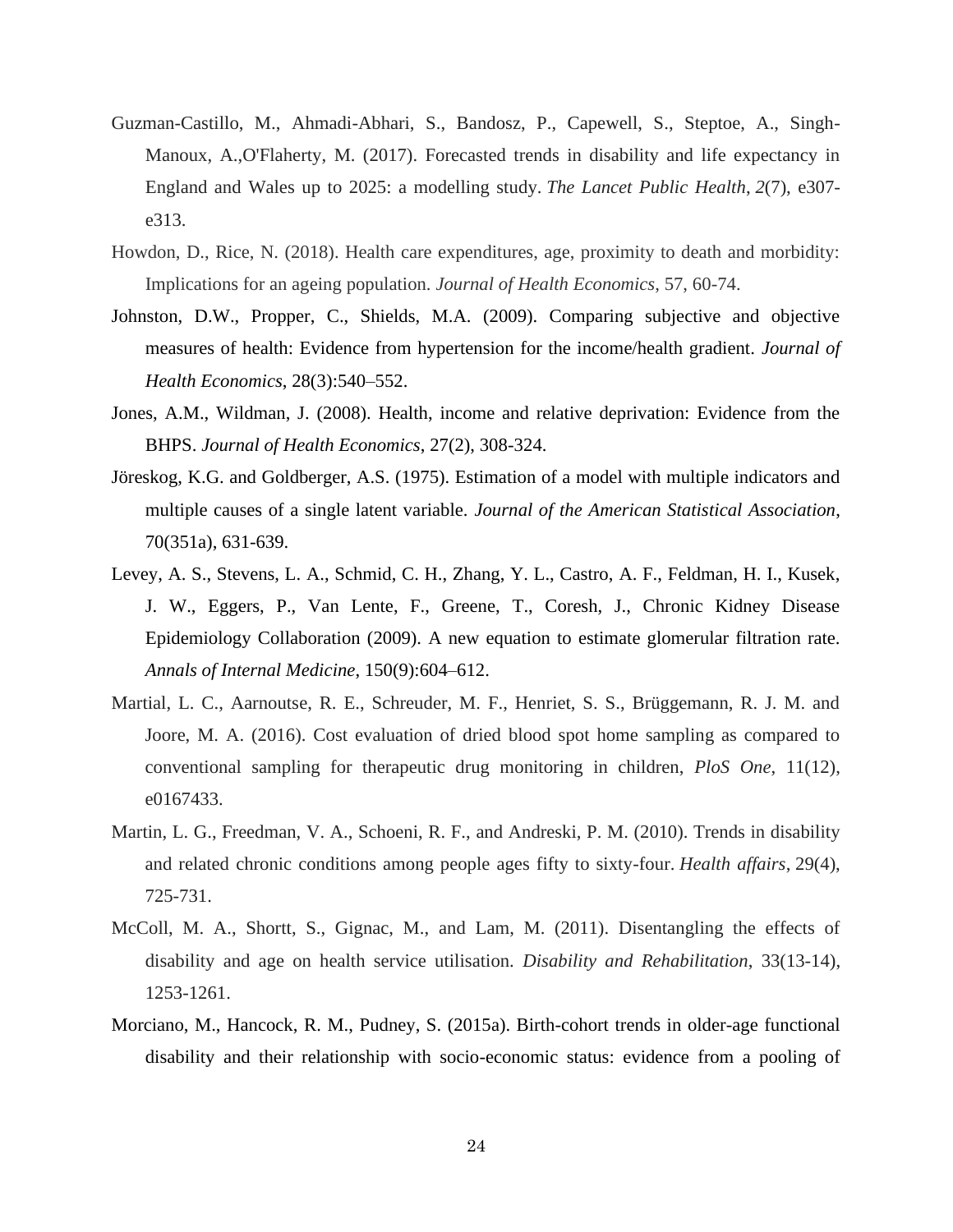repeated cross-sectional population-based studies for the UK. *Social Science and Medicine*, 136:1–9.

- Morciano, M., Hancock, R., and Pudney, S. (2015b). Disability Costs and Equivalence Scales in the Older Population in Great Britain. *Review of Income and Wealth*, 61(3), 494-514.
- Nesson, E. T., and Robinson, J. J. (2019). On the measurement of health and its effect on the measurement of health inequality. *Economics and Human Biology*, *35*, 207-221
- OECD (2015). Fiscal sustainability of health systems: Bridging health and finance perspectives. Organisation for Economic Co-operation and Development, Paris, France.
- Ohlsson, C., Labrie, F., Barrett-Connor, E., Karlsson, M.K., Ljunggren, O., Vandenput, L., Mellstrom, D., Tivesten, A. (2010). Low serum levels of dehydroepiandrosterone sulfate predict all-cause and cardiovascular mortality in elderly Swedish men. The Journal of *Clinical Endocrinology and Metabolism*, 95(9):4406–4414.
- Oliver, D. (2009). Age based discrimination in health and social care services. *BMJ*, 339:b3400.
- Pearson, T.A., Mensah, G.A., Alexander, R.W., Anderson, J.L., Cannon III R.O., Criqui, M., Fadl, Y.Y., Fortmann, S.P., Hong, Y., Myers, G.L., Rifai, N., Smith, S.C., Taubert, K., Tracy, R.P., Vinicor, F. (2003). Markers of inflammation and cardiovascular disease. Application to clinical and public health practice: a statement for health care professionals from the Centers for Disease Control and Prevention and the American Heart Association. *Circulation*, 107(3):499–511.
- Rendall, M. S., Weden, M. M., Favreault, M. M., Waldron, H. (2011). The protective effect of marriage for survival: a review and update. *Demography*, 48(2), 481.
- Robson, J., Dostal, I., Sheikh, A., Eldridge, S., Madurasinghe, V., Griffiths, C., ... & Hippisley-Cox, J. (2016). The NHS Health Check in England: an evaluation of the first 4 years. *BMJ open*, 6(1), e008840.
- Samuelsson, L. B., Hall, M. H., McLean, S., Porter, J. H., Berkman, L. Marino, M., Sembajwe, G., McDade, T. W. and Buxton, O. M. (2015). ,Validation of biomarkers of CVD risk from dried blood spots in community-based research: Methodologies and study-specific serum equivalencies. *Biodemography and Social Biology*, 61(3), 285-297.
- Seeman, T., Glei, D., Goldman, N., Weinstein, M., Singer, B., Lin, Y.H. (2004). Social relationships and allostatic load in Taiwanese elderly and near elderly. *Social Science & Medicine*, 59(11), 2245-2257.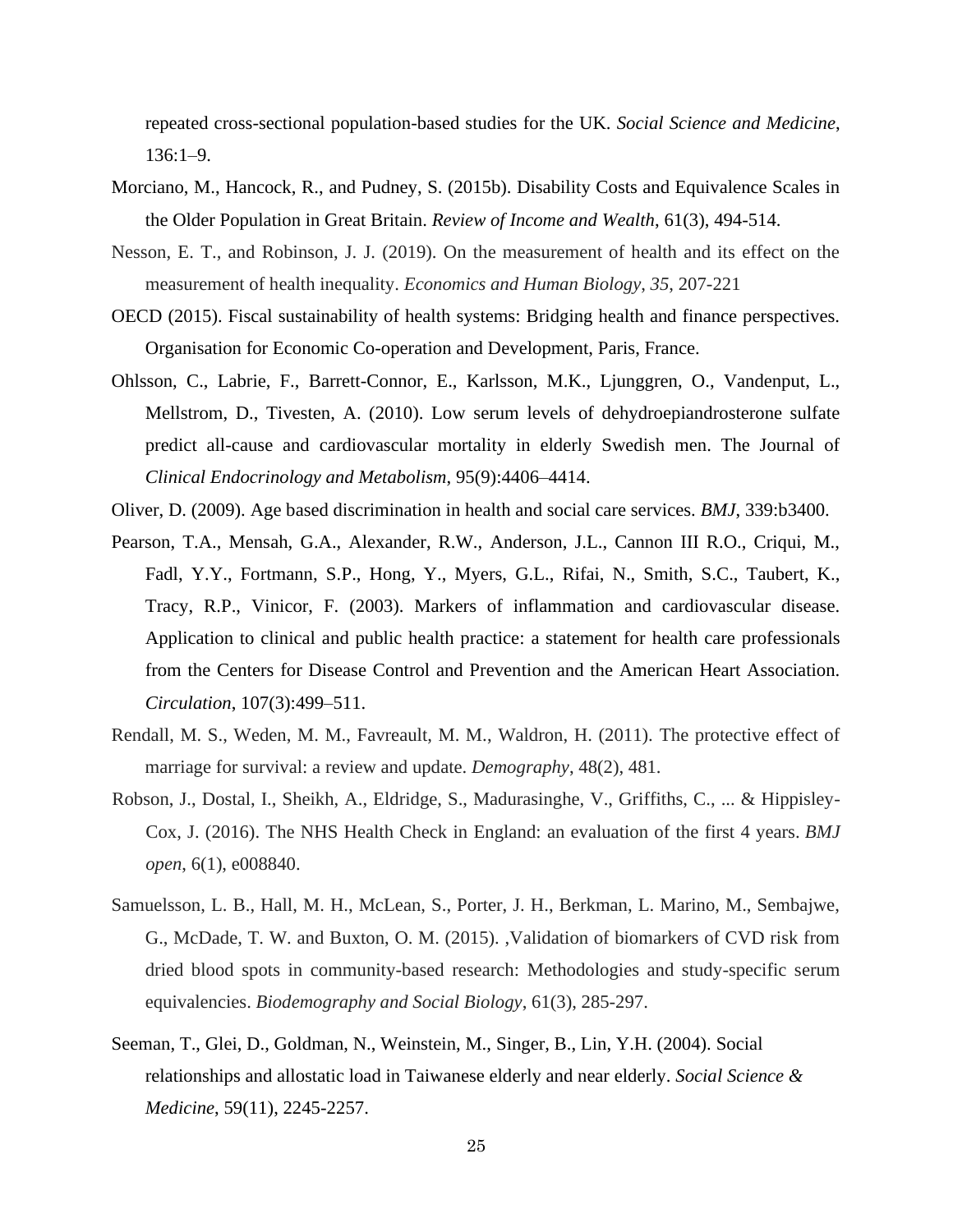- Shah, A. S., Langrish, J. P., Nair, H., McAllister, D. A., Hunter, A. L., Donaldson, K., Newby, D.E., Mills, N. L. (2013). Global association of air pollution and heart failure: a systematic review and meta-analysis. *The Lancet*, *382*(9897), 1039-1048.
- Spillman, B. C. (2004). Changes in elderly disability rates and the implications for health care utilization and cost. *The Milbank Quarterly*, 82(1), 157-194.
- Twohig-Bennett, C., Jones, A. (2018). The health benefits of the great outdoors: A systematic review and meta-analysis of greenspace exposure and health outcomes. *Environmental Research*, 166, 628-637.
- Van de Ven, W.P., Van Der Gaag, J. (1982). Health as an unobservable: a MIMIC-model of demand for health care. *Journal of Health Economics*, 1(2), 157-183.
- Van Doorslaer, E., Koolman, X., Jones, A.M. (2004). Explaining income‐related inequalities in doctor utilisation in Europe. Health economics, 13(7), 629-647.
- Van Doorslaer, E., Masseria, C., Koolman, X. (2006). Inequalities in access to medical care by income in developed countries. *Canadian Medical Association Journal*, 174(2), 177-183.
- Van Kippersluis, H., O'Donnell, O., Van Doorslaer, E., Van Ourti, T. (2010). Socioeconomic differences in health over the life cycle in an Egalitarian country. *Social Science & Medicine*, 70(3), 428-438.
- Verschuren, W. M., Jacobs, D. R., Bloemberg, B. P., Kromhout, D., Menotti, A., Aravanis, C. and Karvonen, M. J. (1995). Serum total cholesterol and long-term coronary heart disease mortality in different cultures: Twenty-five-year follow-up of the seven countries study. *JAMA*, 274(2), 131-136.
- Vie, T.L., Hufthammer, K.O., Holmen, T. L., Meland, E., Breidablik, H.J. (2014). Is self-rated health a stable and predictive factor for allostatic load in early adulthood? Findings from the Nord Trøndelag Health Study (HUNT). *Social Science and Medicine*, 117:1–9.
- Wagstaff, A. (1986). The demand for health: some new empirical evidence. *Journal of Health Economics*, 5(3), 195-233.
- WHO (2011a). Use of glycated haemoglobin (HbA1c) in the diagnosis of diabetes mellitus. World Health Organisation. Geneva, Switzerland.
- WHO (2011b). Haemoglobin concentrations for the diagnosis of anaemia and assessment of severity. World Health Organization. Geneva, Switzerland.